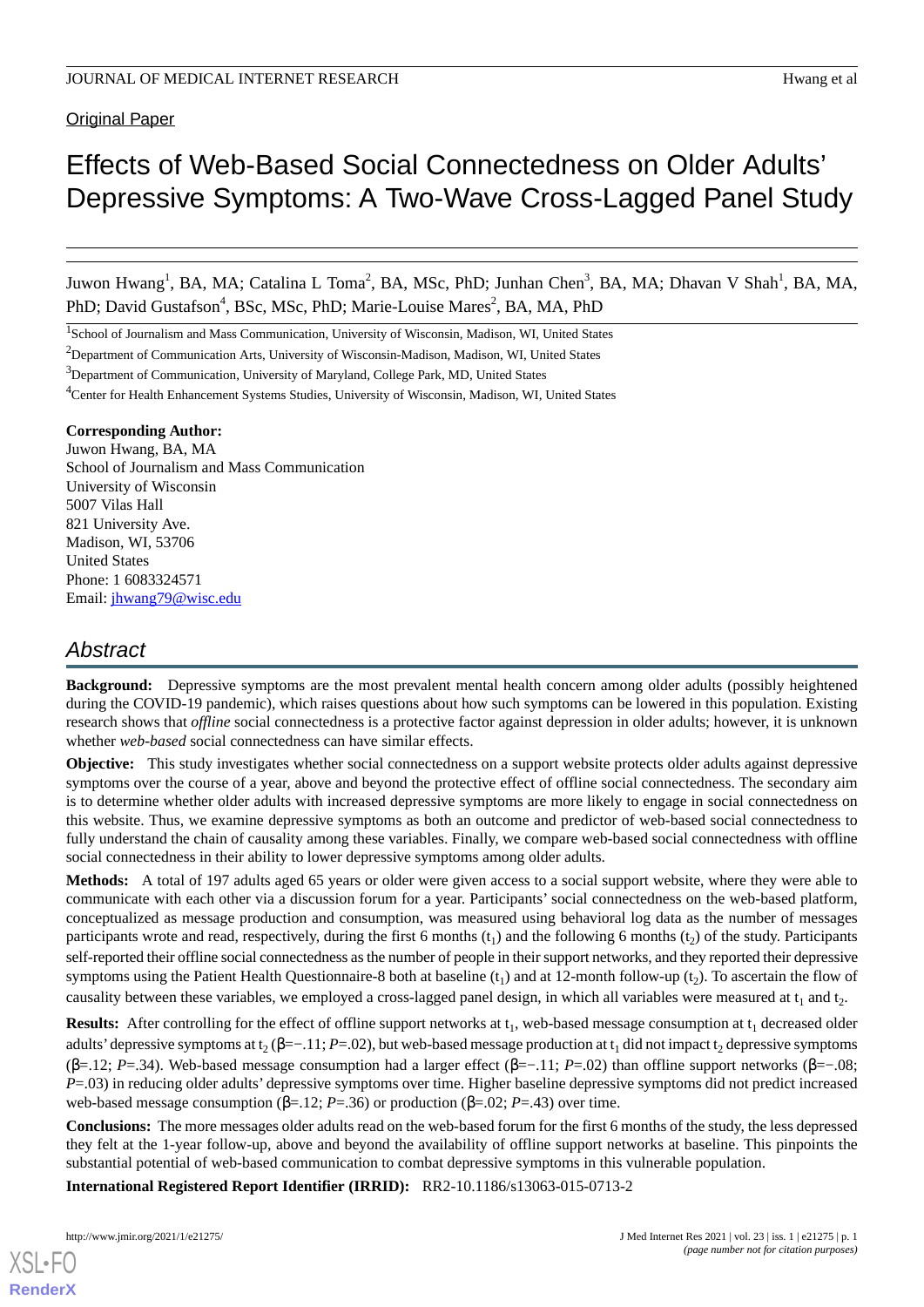*(J Med Internet Res 2021;23(1):e21275)* doi:  $10.2196/21275$ 

### **KEYWORDS**

depressive symptoms; older adults; web-based intervention; online social support; patient health questionnaire; longitudinal survey; mobile phone

# *Introduction*

### **Background**

The number of people aged 65 years and older is expected to rise dramatically over the next few decades, accounting for 16.7% of the global population by 2050 [[1\]](#page-9-0) and 23.5% of the US population by 2060 [[2\]](#page-9-1). The most prevalent mental health problem among older adults is depression [[3\]](#page-9-2), encompassing both major depression and significant depressive symptoms that are below the severity threshold of major depression [[4\]](#page-9-3). Although events such as COVID-19 stay-at-home directives can play a significant role, the multiple changes that occur in late adulthood are largely responsible for depressive symptomology in older adults [[5\]](#page-9-4). For instance, older adults are likely to experience poor health and physical constraints [\[6](#page-9-5)] and transition in roles [[7\]](#page-9-6), and some older adults experience financial difficulties [[6\]](#page-9-5) and social isolation due to retirement and death of friends and family [[7\]](#page-9-6). Both major depression and depressive symptoms cause significant disruption in the daily lives of older adults. Depression is strongly associated with more chronic diseases [[4](#page-9-3)[,8](#page-9-7)], high functional disability and mortality [[9\]](#page-9-8), and low quality of life [[10\]](#page-9-9). The prevalence of depressive symptoms among older adults and their harmful consequences underscore the need to understand factors that may guard against the development or continuation of depressive symptoms in this age group.

One such factor is social connectedness [\[11,](#page-9-10)[12\]](#page-9-11). Research shows that higher-quality social ties and meaningful social interactions significantly reduce depression in older adults [\[13-](#page-9-12)[16\]](#page-10-0). However, the existing literature focuses exclusively on *offline* social connectedness. With internet adoption skyrocketing among this demographic [\[17](#page-10-1)], an intriguing possibility is that *web-based* social connectedness has similar protective effects against older adults' depressiveness. In particular, a robust literature shows that online support groups provide options for social connectedness that substantially enhance users' psychological well-being (for a review, see the study by Wright [\[18](#page-10-2)]), although research on older adults'participation in these groups is limited and has not yet tackled the issue of depressive symptoms. Therefore, we ask: Does social connectedness via online support groups protect older adults against depressive symptoms above and beyond the well-documented protection provided by social connectedness?

A long-standing difficulty in researching the relationship between social connectedness and depressive symptoms is elucidating the chain of causality. Does social connectedness affect depressive symptoms, or does depressive symptoms affect social connectedness, or both? Indeed, in the realm of *offline* social connectedness, studies show that social connectedness correlates with reduction in depressive symptoms [\[13](#page-9-12),[14](#page-9-13),[16,](#page-10-0)[19\]](#page-10-3), indicating that depressive symptoms can be conceptualized as an outcome of social connectedness. However, other studies

show that depressive symptoms correlate with individuals' tendency to withdraw from social situations [[20-](#page-10-4)[22\]](#page-10-5), indicating that depressive symptoms can also be conceptualized as an antecedent of social connectedness. Few studies take an integrative approach that considers both causal paths [\[23](#page-10-6),[24\]](#page-10-7). Here, we collect longitudinal data with key variables measures at two time points, which enables us to simultaneously test both causal pathways. Therefore, we are able to make causal inferences about whether web-based social connectedness improves older adults' depressive symptoms over time, and whether older adults are likely to reap the benefits of web-based social connectedness by gravitating toward web-based opportunities for social connection when they experience depressive symptoms.

We begin with a brief review of the benefits of *offline* social connectedness for mitigating depressive symptoms in older adults. Then, we discuss how *web-based* social connectedness may benefit older adults above and beyond the well-established benefits of offline connectedness.

### **Offline Social Connectedness and Depressive Symptoms Among Older Adults**

Considerable research has shown that offline social connectedness is associated with lower depressive symptoms in the older population [\[13](#page-9-12)-[16\]](#page-10-0). Importantly, these benefits do not stem from the sheer number of social connections: individuals with large social networks are not immune to loneliness and depression [[25,](#page-10-8)[26](#page-10-9)]. Instead, it is only close, supportive relationships that protect against depressive symptoms [\[11](#page-9-10)-[13\]](#page-9-12), because they provide individuals with a sense of being cared for, loved, and valued [\[13](#page-9-12),[20](#page-10-4)[,27](#page-10-10)]. Much of this research has relied on cross-sectional designs, which limit causal inference. Nonetheless, a couple of longitudinal studies provide indication of causality. The loss of a spouse [[13\]](#page-9-12) and limited in-person contact with family and friends [\[14](#page-9-13)] were found to increase depressive symptoms in older adults over time, suggesting that the presence of supportive companions acts as a buffer against depression in this population. In light of this evidence, we expect that the availability of offline support networks will lead to reductions in older adults' depressive symptoms over time.

### **The Added Benefit of Social Connectedness on Support Websites**

Does social connectedness on support websites contribute to older adults' well-being above and beyond offline connectedness? Support websites have become a popular and effective tool for linking individuals with others who share similar life difficulties, yet whom they may never have encountered in everyday life [\[28](#page-10-11)]. These websites are rooted in the same principles as those of traditional face-to-face support groups, namely that people's mental and physical health can be bolstered when they perceive their situation as universal rather

 $XS$ -FO **[RenderX](http://www.renderx.com/)**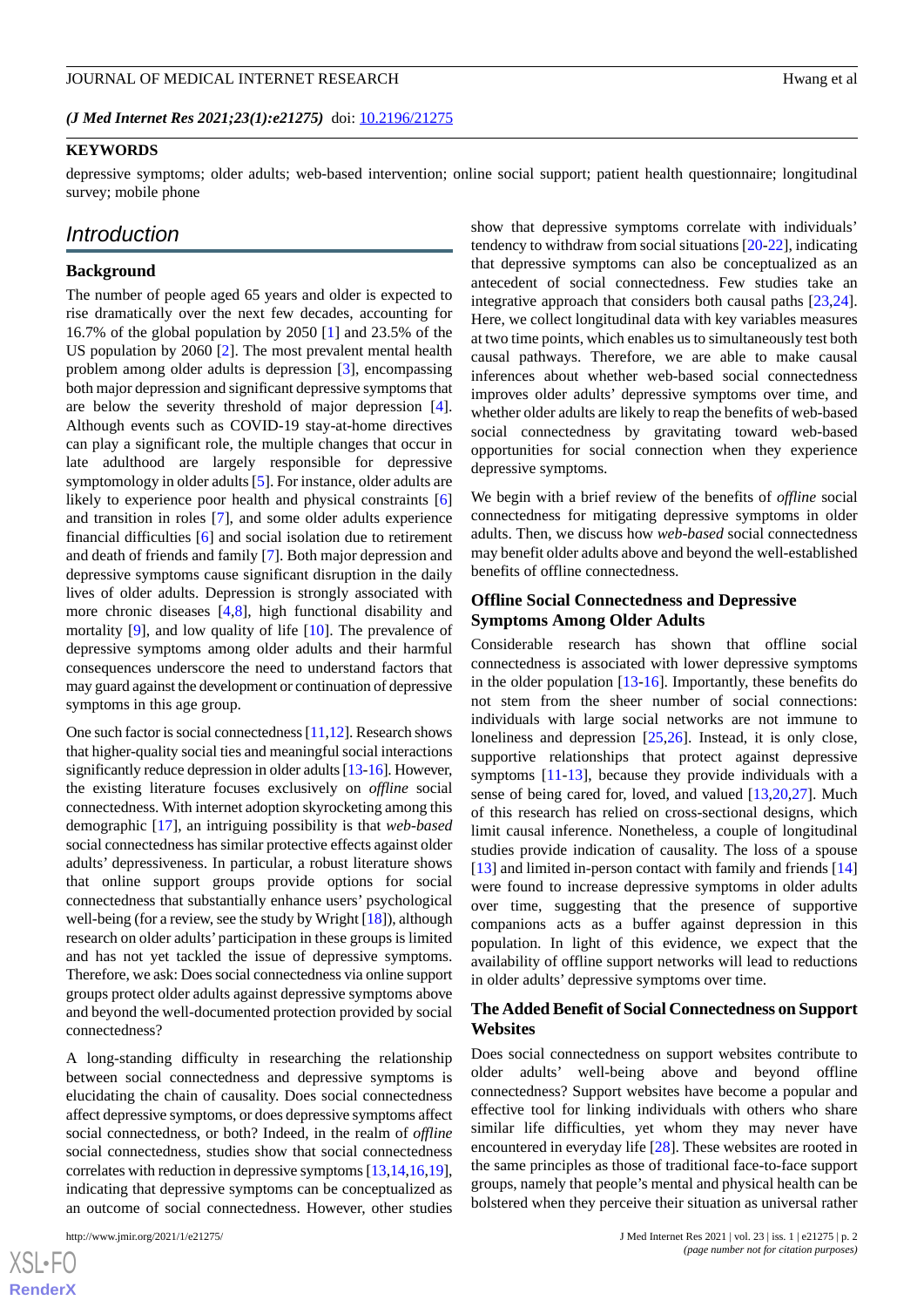than unique, when they share information that can help others, and when they receive supportive messages from peers [\[29](#page-10-12)-[34\]](#page-10-13). An additional reason for support websites' effectiveness is that they are anonymous and asynchronous, which enables participants to be more forthcoming about difficult, embarrassing, or stigmatizing topics [\[18](#page-10-2),[32\]](#page-10-14).

Although the benefits of participation in online social support groups are well documented for those who have health issues such as cancer [\[30](#page-10-15)-[32\]](#page-10-14), diabetes [\[35](#page-10-16)], and HIV or AIDS [[36\]](#page-10-17), no research to our knowledge has investigated older adults' social connectedness in these groups in relation to their depressive symptoms. A small body of literature shows that retirement, family, and health ranked among the most popular topics discussed by older adults in web-based communities [\[37\]](#page-10-18), but that older adults also expressed empathy for other members [[38\]](#page-10-19) and developed closely connected subnetworks based on emotional communication [[39\]](#page-11-0) in these interaction spaces. This suggests that support websites are conducive to the formation of social bonds between older adults and hold potential for reducing depressive symptoms in this population.

Connecting with peers on support websites can take 2 forms: (1) posting messages and responses to other users' messages (ie, *messageproduction*) and (2) reading other users' postings, thus keeping abreast of others' experiences and insights (ie, *message consumption*). To date, most studies have investigated these 2 forms of social connection separately, finding them both beneficial for participants'well-being [\[30](#page-10-15)[-32\]](#page-10-14). Writing messages was shown to alleviate depression, loneliness, pain, and stress among younger individuals [[18](#page-10-2)[,40](#page-11-1)-[42\]](#page-11-2). These benefits accrued because writing in a supportive setting helped participants to reframe their problems in a positive manner and adopt positive coping strategies [\[43](#page-11-3)]. Consuming messages by others who were experiencing similar struggles helped participants reduce worry and distress [\[43](#page-11-3),[44\]](#page-11-4) because it made them feel less isolated in their struggles [[44\]](#page-11-4) and exposed them to different perspectives on a given problem [\[30](#page-10-15)]. It bears noting that, contrary to these findings, lurking on social network sites (ie, monitoring others' behaviors without directly communicating with them) has been associated with reductions in well-being [[45\]](#page-11-5). This is likely the case because users of social network sites tend to post glamorized presentations of their lives, thus eliciting envy from viewers [[46\]](#page-11-6). In contrast, users of online support groups tend to show their vulnerabilities and provide encouragement, useful information, and a sense of community to others [\[47](#page-11-7)]. Indeed, message consumption on online support groups appears to be helpful even in the absence of message production: participants who read many messages but seldom wrote their own (ie, lurkers [\[44](#page-11-4),[48\]](#page-11-8)) experienced increased belonging to the group [[48\]](#page-11-8) and reduced isolation [[44](#page-11-4)]. Building on this work, we hypothesize that older adults will also benefit from both web-based message production and consumption within an online support group. These 2 forms of engagement should facilitate the formation of supportive bonds, which in turn should reduce depressive symptoms in this population:

Hypothesis 1. Message production and consumption on a support website will lead to reductions in older adults' depressive symptoms a year later, above and beyond reductions generated by the availability of offline support networks.

[XSL](http://www.w3.org/Style/XSL)•FO **[RenderX](http://www.renderx.com/)**

# **The Effects of Web-Based Connectedness Versus Offline Connectedness on Depressive Symptoms**

We expect that both web-based and offline social connectedness will serve as protective factors against depressive symptoms in older adults. This raises the question of the relative contribution of these 2 types of connectedness to the amelioration of depressive symptoms.

Research shows that feelings of social connectedness derived from web-based interaction are distinct from those derived from face-to-face interaction, in part because some users connect with different networks online than they do offline. Thus, it is possible to feel connected to web-based networks while disconnected from face-to-face networks and vice-versa [\[11](#page-9-10)[,49](#page-11-9)]. In our case, it is unlikely that web-based and offline networks overlap: web-based connections developed on social support websites are likely to be new additions to older adults' offline support networks, rather than duplicates. Nonetheless, both types of connectedness have been shown to be effective in boosting well-being [[12](#page-9-11)[,49](#page-11-9)-[51\]](#page-11-10). As no research has compared the effects of web-based and offline connectedness on alleviating depressive symptoms in general or older adults' depressive symptoms in particular, we pose the following research question:

Research question 1. Is web-based social connectedness or offline social connectedness more potent in reducing depressive symptoms among older adults after 1 year?

# **Web-Based Connectedness, Depressive Symptoms, and Causal Inference**

Finally, let us now consider the issue of chain of causality. As previously hypothesized, we expect psychological benefits to accrue to older adults who connect socially via online support groups. In addition, it is possible that older adults' depressive symptoms affect the extent to which they engage in web-based social connection to begin with. In offline settings, individuals with depression have been shown to withdraw from social situations because of fatigue, lethargy, or diminished feelings of self-worth [\[20](#page-10-4)-[22\]](#page-10-5). Depressive symptoms are also predictive of reduced offline connections because depressed individuals' negative self-statements, complaints, and social inadequacy often alienate others [[20-](#page-10-4)[22\]](#page-10-5).

To compensate for a lack of offline connectedness, individuals with depressive symptoms might turn to web-based communication, which is substantially less effortful (ie, it can be done without leaving the house) and easier to control because of web-based affordances such as editability and unlimited time to compose messages [\[52](#page-11-11)]. Indeed, the social compensation hypothesis [[53\]](#page-11-12) predicts that web-based communication is preferred by individuals who experience psychosocial problems that hinder their ability to engage in meaningful face-to-face interactions (eg, anxiety, loneliness, and depression), precisely because it is easy and convenient, and provides an enhanced sense of control over message production and consumption [[53,](#page-11-12)[54\]](#page-11-13). In support of this contention, research shows that participants experiencing more depression tended to increase their engagement with online support groups by posting messages [\[44](#page-11-4)] and seeking help from those who experienced similar health issues [\[29](#page-10-12)]. Therefore, we predict that older adults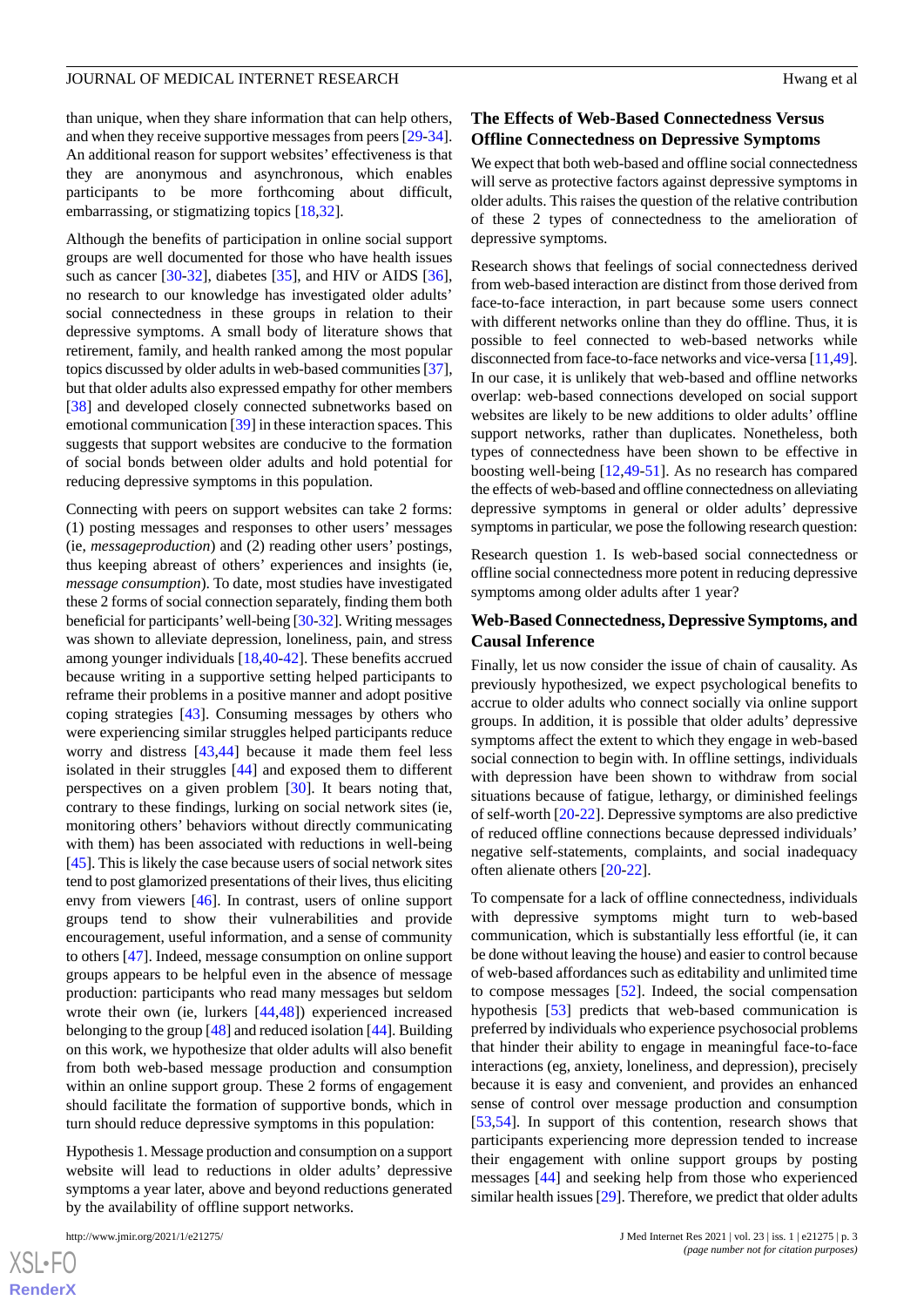with more depressive symptoms are more likely to be engaged in reading and writing messages within an online social support group:

Hypothesis 2. Older adults experiencing more depressive symptoms will engage in greater message production and consumption within an online social support group over time.

# *Methods*

### **Study Context**

The data comes from a clinical trial of an online social support group intervention for older adults named Elder Tree [[55\]](#page-11-14). The intervention consisted of providing participants access to a support website. This website was designed to enable older adults to provide and receive peer support through a web-based discussion forum, with the ultimate goal of helping them maintain their independence and health. The discussion forum enabled older adults to communicate with one another by starting and responding to threads or simply reading each other's messages. Sample messages are provided in [Multimedia](#page-9-14) [Appendix 1.](#page-9-14)

Topics in the forum were not limited to any particular health concerns; rather, they ranged broadly from health to politics or religion. The forum was primarily text-based, although it also supported the uploading of photographs. It was asynchronous, meaning that participants could take all the time they wanted to compose and read messages. Posts could be pseudo-anonymous, meaning that participants were able to express themselves anonymously if they wished, but were also free to disclose their real names and personal photographs. Trained facilitators monitored the conversations to ensure that discussions were supportive and did not contain unchallenged inaccurate or harmful information; however, they did not play an active role in guiding the topics of conversation. Communication took place in a public section, where participants could post messages viewable to all members, as well as in a private section, where participants could post messages only viewable to specific individuals.

### **Participants and Procedure**

Participants were adults aged 65 years and above who had experienced one or more of the following in the last 12 months: a fall, feeling sad or depressed, home-health services, a stay in a skilled nursing facility, an emergency room visit, or admission to the hospital. As our focus was on older adults aging in place, participants were excluded if they were homeless; lived in a hospice center, assisted living facility, or a nursing home; or needed help getting in or out of a bed or a chair. Participants were recruited through senior centers, churches, other community groups, and Aging and Disability Resource Centers. Research coordinators assessed older adults who volunteered for our study; mailed eligible participants the baseline survey; and made home visits to explain the study and obtain consent, collect the baseline survey responses, and explain to participants the expectations of the study based on the group to which they were randomized. Other team members visited participants to give them computers, if needed, and train them on using the website. The training included tutorials on how to use the

computer and the internet, as required, but focused on the use of the various features of the support website. Participants were recruited from November 2013 to May 2015, with the intervention ending in November 2016.

Our analyses were conducted on the sample of 197 participants (145/197, 73.6% women; age range: 65-100 years, mean 76.26, SD 7.38) who were given access to the support website. After 12 months, the sample was reduced to 159 due to attrition (80.7% retention rate). It must be noted that the data come from a clinical trial of a support website, where participants were randomly assigned to either access this website or not [[55\]](#page-11-14). In this analysis, only participants who had access to the website were included.

### **Study Design**

This study was set up as a 2-wave cross-lagged panel design, with all variables of interest (ie, depressive symptoms, offline support network size, web-based message consumption, and web-based message production) measured at both time points. The cross-lagged paths allow us to assess causal links between variables over time. As this design allows controlling for variables measured at a previous time point, it rules out the alternative explanations that may occur in cross-sectional studies such as reverse causality and the influence of an auto-regressor [[56\]](#page-11-15). Cross-lagged panel designs are considered the optimal way to understand causality among naturally occurring variables in field settings where experimental procedures are not feasible [[57\]](#page-11-16). Finally, as each person is his or her own control and results can be interpreted as pertaining to the relationship between within-person changes, this design does not require the inclusion of other covariates [\[58](#page-11-17)] (see [Multimedia Appendix 2](#page-9-15) [[59](#page-11-18)[,60](#page-11-19)] for more information on cross-lagged panel designs).

#### **Measures**

This study examined longitudinal data with 2 major components: (1) self-reported surveys that were administered at baseline and at the 12-month follow-up and (2) behavioral log data of website use during the study period.

#### **Survey Data**

*Depressive symptoms* were assessed with 8 items of the Patient Health Questionnaire (PHQ)  $[61]$  $[61]$  on a 4-point scale (0=not at all, 3=nearly every day) at both time points. Participants rated the degree to which they experienced little interest or pleasure in doing things; feeling down, depressed, or hopeless; and trouble falling or staying asleep, or sleeping too much, for example. The ratings for each item were summed to produce a total score between 0 and 24 points (t1:  $\alpha = .87$ ; mean 4.42, SD 4.65; t2:  $\alpha = .87$ ; mean 3.91, SD 4.29). Higher scores indicate higher depressive symptoms. On the basis of the depressive symptom score at baseline, participants were classified into the following depressiveness groups: none to minimal (ie, 0-4 score; 125/197, 63.5% of the participants), mild (ie, 5-9 score; 47/197, 23.8% of the participants), moderate (ie, 10-14 score; 15/197, 7.6% of the participants), moderately severe (ie, 15-19 score; 7/197, 3.6% of the participants), and severe (ie, 20-24 score; 3/197, 1.5% of the participants). Dropout analyses indicated no significant differences in baseline depressive symptoms between

```
XS-FO
RenderX
```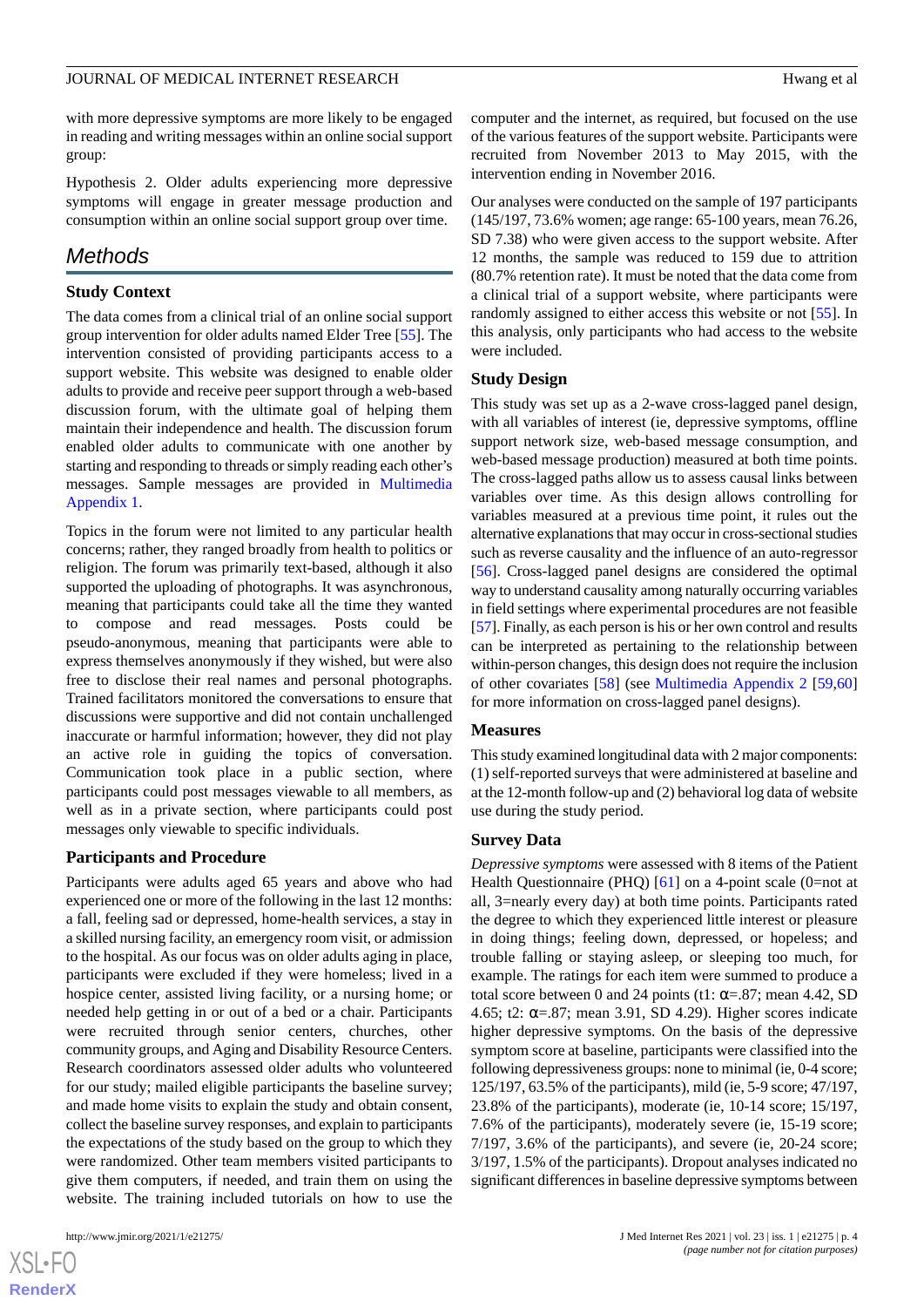the participants in the final sample and those who dropped out between t1 and t2.

*The offline support network* was assessed with 2 items at both time points. Participants indicated the number of people *you can count on to listen to you when you need to talk and count on you to listen to them when they need to talk*. These items were averaged to produce an overall score (t1:  $\alpha = .89$ , mean 4.95, SD 4.80; t2:  $\alpha = .70$ , mean 6.21, SD 8.32). Examination of kurtosis values indicated the presence of an outlier case, yielding the ability to skew overall results [\[62](#page-11-21)]. The outlier value was winsorized by transforming it with the largest value in observations, excluding the outlier [\[63](#page-11-22),[64\]](#page-11-23). Although outliers are often removed from data, winsorization is recommended for analyses with a small sample size [[63\]](#page-11-22).

### **Behavioral Log Data**

Participants' use of the website was captured automatically at an individual keystroke level, as participants used the system. The browser produced a log file with each participant's username, date, and URL of every web page requested from the web server. This enabled us to track the number of messages each participant wrote and/or read in the discussion forum. Recall that in the survey data,  $t_1$  is defined as the survey participants filled out at baseline, whereas  $t_2$  is defined as the survey they filled out at the 12-month follow-up. With the behavioral log data,  $t_1$  is defined as participants' web-based engagement during the first 6 months (baseline to month 6),

Depressive symptoms (t1)

Offline support network size (t1)

Web-based message consumption (t

Web-based message production (t1)

 $25: P = 02$ 

 $.71: P < 0.01$ 

 $\beta = 18; P = 007$ 

and  $t_2$  is defined as their engagement during the last 6 months (from month 6 to month 12).

*Web-based message consumption* was operationalized as the number of messages participants viewed in the peer-to-peer discussion forums during the first 6 months of participation (t1: mean 1063.87, SD 3478.41) and the following 6 months (t2: mean 700.54, SD 2423.15).

*Web-based message production* was operationalized as the number of messages participants created in the discussion forum for the first 6 months (t1: mean 23.80, SD 78.45) and the following 6 months (t2: mean 28.11, SD 106.37).

#### **Data Analysis**

To test the hypotheses, depressive symptoms, offline support network, web-based message consumption, and web-based message production measured at  $t_1$  were allowed to simultaneously predict these same constructs at  $t_2$  in a cross-lagged panel design. The 4 exogenous variables at  $t_1$  and the 4 endogenous variables at  $t_2$  were specified to correlate. Most relevant for evaluating our hypotheses are the cross-lagged paths between the constructs assessed at both  $t_1$  and  $t_2$  ([Figure](#page-4-0) [1\)](#page-4-0). Models were tested using a full information maximum likelihood estimation, in which missing data were imputed [\[64\]](#page-11-23). Given that web-based message consumption and production data were highly skewed, we used maximum likelihood estimation with robust standard errors to address the nonnormality problem.

Depressive symptoms (t2)

Offline support network size (t2)

Web-based message consumption (t2

Web-based message production (t2)

<span id="page-4-0"></span>**Figure 1.** Cross-lagged path model of observed long-term effects on depressive symptoms, offline support network size, web-based message consumption, and web-based message production over 1 year. Nonsignificant paths are represented as dashed lines with muted colors without their coefficients.

 $B = 68 : P < 001$ 

 $\beta = 0.08; P = 0.03$ 

 $\theta = -11; P = 02$ 

 $58: P < 001$ 

 $.43: P = .03$ 

 $6 = .92; P < .001$ 



web-based message production at  $t_1$  and offline support network at  $t_1$ ).

The resulting model showed an excellent fit to the data  $(\chi^2_{27}=273.9 \text{ root mean square error of approximation}=0.04;$ standardized root mean square residual=0.01; comparative fit index=0.99; and Tucker-Lewis Index=0.96). The explained variance  $(R^2)$  for depressive symptoms, offline support network, web-based message consumption, and web-based message

[XSL](http://www.w3.org/Style/XSL)•FO **[RenderX](http://www.renderx.com/)**

 $B = 22$ ;  $P = 007$ 

 $P < 001$ 

 $\beta = .75$ ;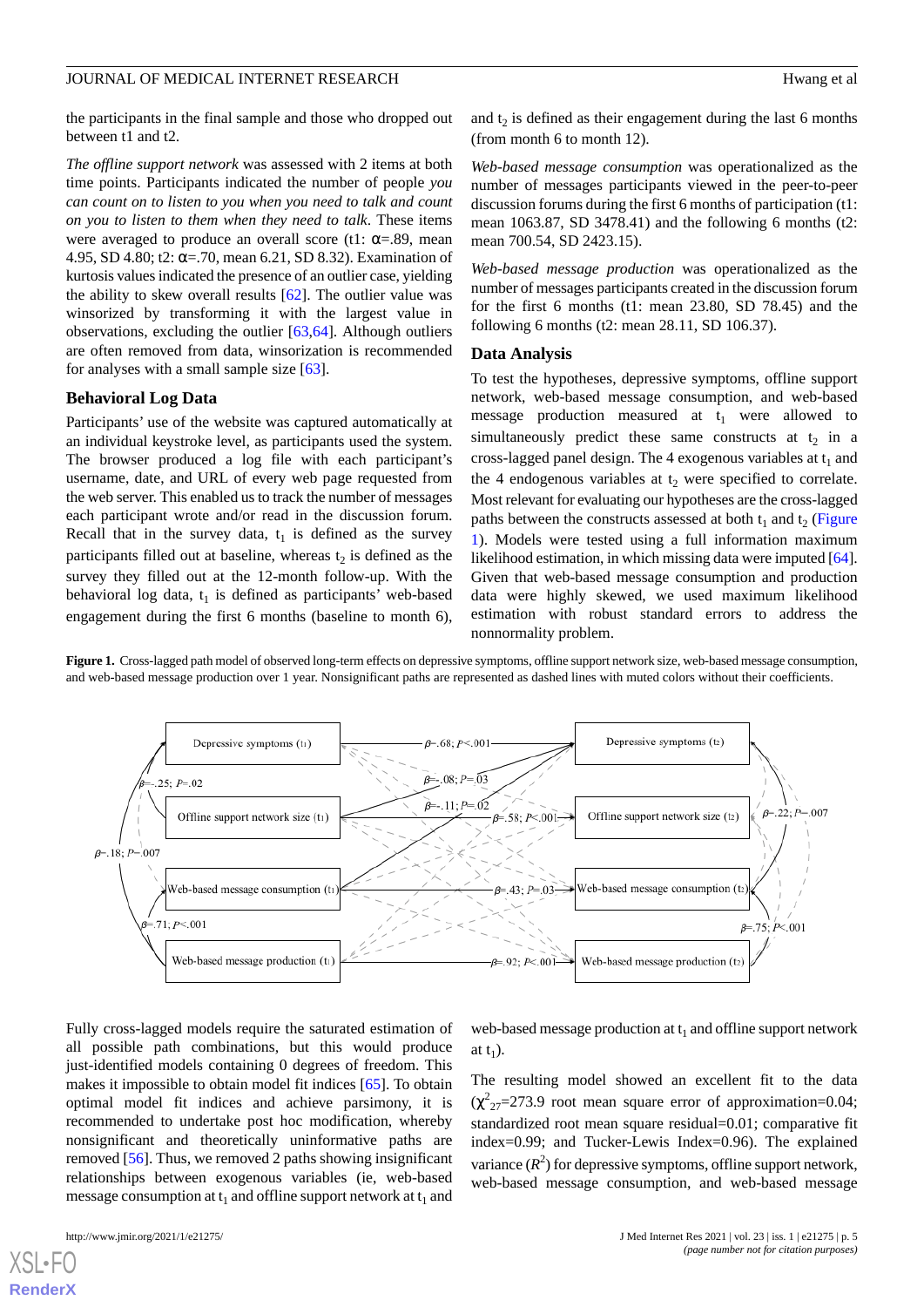### JOURNAL OF MEDICAL INTERNET RESEARCH Hwang et al

production at  $t_2$  were 57.6%, 34.1%, 68.8%, and 81.3%, respectively.

# *Results*

# **Descriptive Statistics**

Descriptive characteristics of participants at baseline are presented in [Table 1.](#page-5-0) Means, SDs, and person correlation

<span id="page-5-0"></span>**Table 1.** Descriptive characteristics of participants at baseline (N=197).

coefficients between all variables that were subsequently included in the cross-lagged models are reported in [Table 2](#page-6-0). Participants' reports of depressive symptoms, offline support networks, web-based message production, and web-based message consumption did not change over time.

| Characteristics                        | Values       |  |  |  |  |  |
|----------------------------------------|--------------|--|--|--|--|--|
| Age, years, mean (SD)                  | 76.26 (7.38) |  |  |  |  |  |
| Gender, n (%)                          |              |  |  |  |  |  |
| Male                                   | 52(26.4)     |  |  |  |  |  |
| Female                                 | 145 (73.6)   |  |  |  |  |  |
| Race or ethnicity, n $(\%)^a$          |              |  |  |  |  |  |
| White                                  | 176 (89.3)   |  |  |  |  |  |
| <b>Black</b>                           | 19(9.6)      |  |  |  |  |  |
| Other                                  | 8(4.1)       |  |  |  |  |  |
| Education, n (%)                       |              |  |  |  |  |  |
| Less than high school                  | 0(0.0)       |  |  |  |  |  |
| Some high school or diploma            | 74 (37.6)    |  |  |  |  |  |
| Some college or post-high school       | 68 (34.5)    |  |  |  |  |  |
| 4-year degree or above                 | 55 (27.9)    |  |  |  |  |  |
| Living arrangement, n $(\%)^a$         |              |  |  |  |  |  |
| Living alone                           | 121(61.4)    |  |  |  |  |  |
| Spouse or partner                      | 61(31.0)     |  |  |  |  |  |
| Son or daughter                        | 15(7.6)      |  |  |  |  |  |
| Other family or friends                | 3(1.5)       |  |  |  |  |  |
| Paid caregiver                         | 1(0.5)       |  |  |  |  |  |
| No response                            | 1(0.5)       |  |  |  |  |  |
| Comfort with technology, mean $(SD)^b$ |              |  |  |  |  |  |
| Smartphone or tablet                   | 1.4(1.8)     |  |  |  |  |  |
| Desktop computer                       | 3.2(1.8)     |  |  |  |  |  |
| Email                                  | 2.8(2.1)     |  |  |  |  |  |
| Facebook                               | 1.7(2.0)     |  |  |  |  |  |

<sup>a</sup>Group totals may exceed 100% because participants could report more than one race or ethnicity and living arrangement.

<sup>b</sup>Comfort with technology was measured with a 6-point scale (0=*never used* to 5=*very comfortable*).

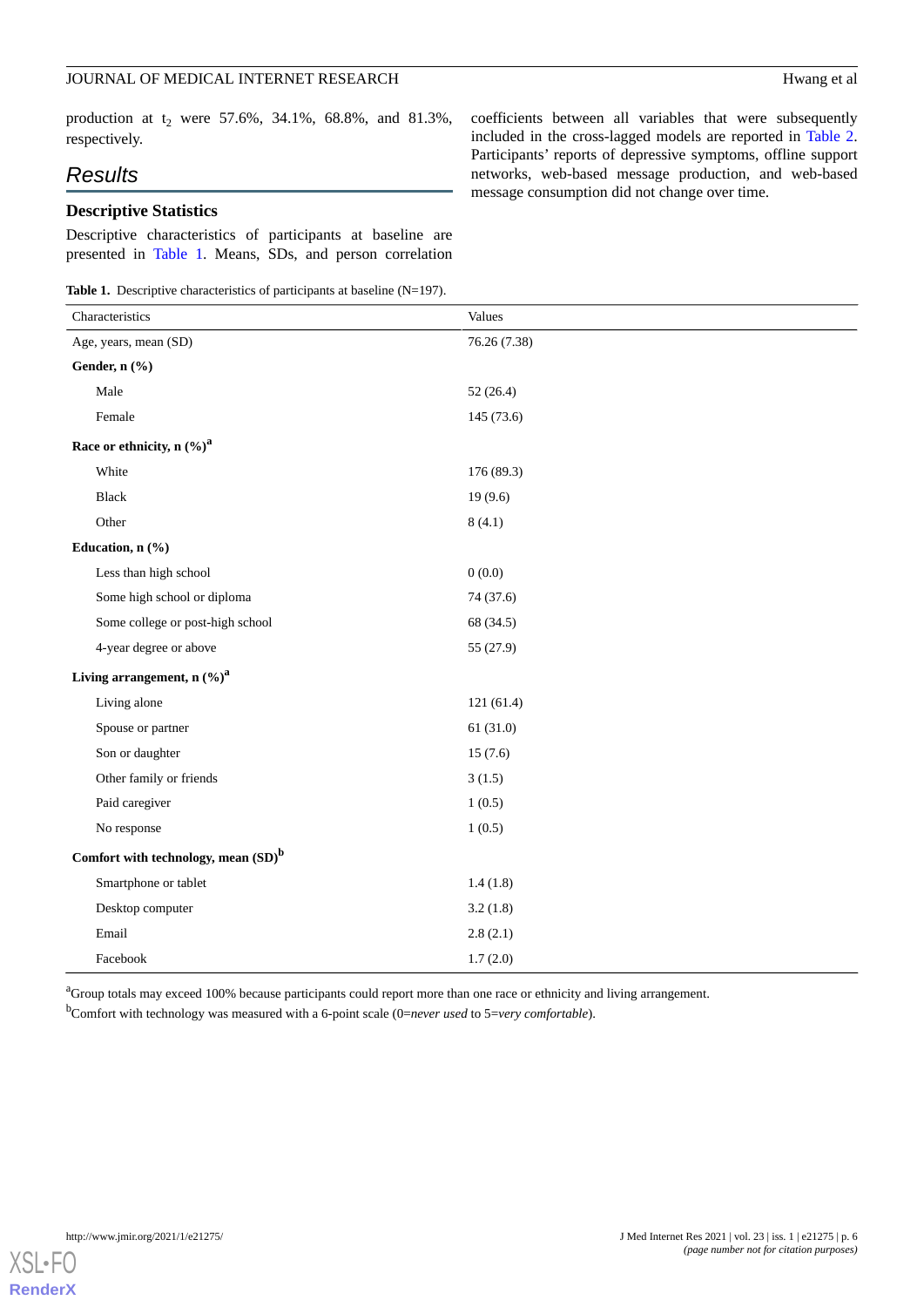### JOURNAL OF MEDICAL INTERNET RESEARCH HWANG HALL AND HEREAR OF MEDICAL INTERNET RESEARCH

<span id="page-6-0"></span>**Table 2.** Means, SDs, and Pearson correlation coefficients for key variables at both wavesa.

| Variables                                                 | Mean (SD)         | 1. Depres-<br>sive symp-<br>toms $(t_1)$ | 2. Depres-<br>sive symp-<br>toms $(t2)$ | 3. Offline<br>support<br>network<br>size $(t_1)$ | 4. Offline<br>support<br>network<br>size $(t2)$ | 5. Web-<br>based mes-<br>sage con-<br>sumption<br>$(t_1)$ | 6. Web-<br>based mes-<br>sage con-<br>sumption<br>(t <sub>2</sub> ) | 7. Web-<br>based mes-<br>sage pro-<br>duction $(t_1)$ | 8. Web-<br>based mes-<br>sage pro-<br>duction $(t_2)$ |
|-----------------------------------------------------------|-------------------|------------------------------------------|-----------------------------------------|--------------------------------------------------|-------------------------------------------------|-----------------------------------------------------------|---------------------------------------------------------------------|-------------------------------------------------------|-------------------------------------------------------|
| 1. Depressive<br>symptoms $(t_1)$                         | 4.42(4.65)        | 1                                        | $_{\rm b}$                              |                                                  |                                                 |                                                           |                                                                     |                                                       |                                                       |
| 2. Depressive<br>symptoms $(t2)$                          | 3.91 (4.29)       | .76 <sup>c</sup>                         | 1                                       |                                                  |                                                 |                                                           |                                                                     |                                                       |                                                       |
| 3. Offline support<br>network size $(t_1)$                | 4.95(4.80)        | $-.25^{\circ}$                           | $-.28^{\circ}$                          | 1                                                |                                                 |                                                           |                                                                     |                                                       |                                                       |
| 4. Offline support<br>network size $(t_2)$                | 6.21(8.32)        | $-.17d$                                  | $-.22^e$                                | .61 <sup>c</sup>                                 | 1                                               |                                                           |                                                                     |                                                       |                                                       |
| 5. Web-based mes-<br>sage consumption<br>$(t_1)$          | 1063.87 (3478.41) | .03                                      | .04                                     | $-.02$                                           | $-.00$                                          | 1                                                         |                                                                     |                                                       |                                                       |
| 6. Web-based mes-<br>sage consumption<br>$(t_2)$          | 700.54 (2423.15)  | .18 <sup>e</sup>                         | .23 <sup>e</sup>                        | $-.03$                                           | $-.00$                                          | .69 <sup>c</sup>                                          | 1                                                                   |                                                       |                                                       |
| 7. Web-based mes-<br>sage production<br>$(t_1)$           | 23.80 (78.45)     | .09                                      | .10                                     | .03                                              | $-.01$                                          | .71 <sup>c</sup>                                          | .70 <sup>c</sup>                                                    | 1                                                     |                                                       |
| 8. Web-based mes-<br>sage production<br>(t <sub>2</sub> ) | 28.11 (106.37)    | .10                                      | .10                                     | .04                                              | $-.01$                                          | $.62^{\circ}$                                             | .76 <sup>c</sup>                                                    | .90 <sup>c</sup>                                      | 1                                                     |

<sup>a</sup>Although all variables were denoted as  $t_1$  and  $t_2$ , the specific time points varied—for depressive symptoms and offline support network size,  $t_1$  and  $t_2$ indicate baseline and follow-up 12 months later, respectively. For web-based message consumption and production,  $t_1$  and  $t_2$  indicate the first 6 months (baseline to month 6) and the last 6 months of the study (from month 6 to month 12), respectively.

<sup>b</sup>The correlation coefficient was not shown as it was shown in the asymmetrically diagonal position of the table.

 $\text{°Correlations significant at the 0.001 level.}$ 

 $\rm^{d}$ Correlations significant at the 0.05 level.

<sup>e</sup>Correlations significant at the 0.01 level.

#### **Hypothesis Testing**

First, the cross-lagged relationship between older adults'offline social connectedness at baseline  $(t_1)$  and their depressive symptoms a year later  $(t_2)$  was examined to replicate previous findings. Results confirmed that larger offline support networks at baseline significantly reduced older adults' depressive symptoms a year later ( $β=-.08; P=.03$ ).

A cross-sectional effect also emerged at baseline, with offline support networks negatively associated with depressive symptoms ( $\beta = -0.25$ ; *P*=.02), but no such correlation emerged a year later (β=−.06; *P*=.22). Substantial autocorrelations were found: depressive symptoms at baseline were significantly related to depressive symptoms a year later (β=.68; *P*<.001), and offline support network size at baseline was significantly associated with offline support network size a year later ( $\beta$ =.58; *P*<.001).

To test hypothesis 1, the cross-lagged relationship between older adults'web-based message consumption and production for the first 6 months  $(t_1)$  and their depressive symptoms a year after the study began  $(t_2)$  was examined. A statistically significant

negative lagged effect of web-based message consumption on depressive symptoms emerged (β=−.11; *P*=.02), but web-based message production had no lagged effect on depressive symptoms ( $\beta$ =.12; *P*=.34; [Figure 1\)](#page-4-0). This means that the more messages older adults read on the web-based forum during the first 6 months, the less depressed they felt a year after the study began, above and beyond the effect of offline support networks at baseline. However, the number of messages they wrote on the web-based forum during the first  $6$  months  $(t<sub>1</sub>)$  did not affect their depressive symptoms at the 1-year check marker  $(t_2)$ . Hypothesis 1 was partially supported.

Some cross-sectional effects between web-based connectedness and depressive symptoms emerged: greater depressive symptoms at baseline were associated with increased message production during the first 6 months of the study (β=.18; *P*=.007), but no such correlation emerged during the next 6 months ( $\beta = -18$ ; *P*=.14). Although there was no relationship between reading messages on the discussion board during the first 6 months and depressive symptoms at baseline (β=−.10; *P*=.11), participants who read more messages during the next 6 months experienced more depressive symptoms a year after the study began  $(\beta = 22)$ ; *P*=.007).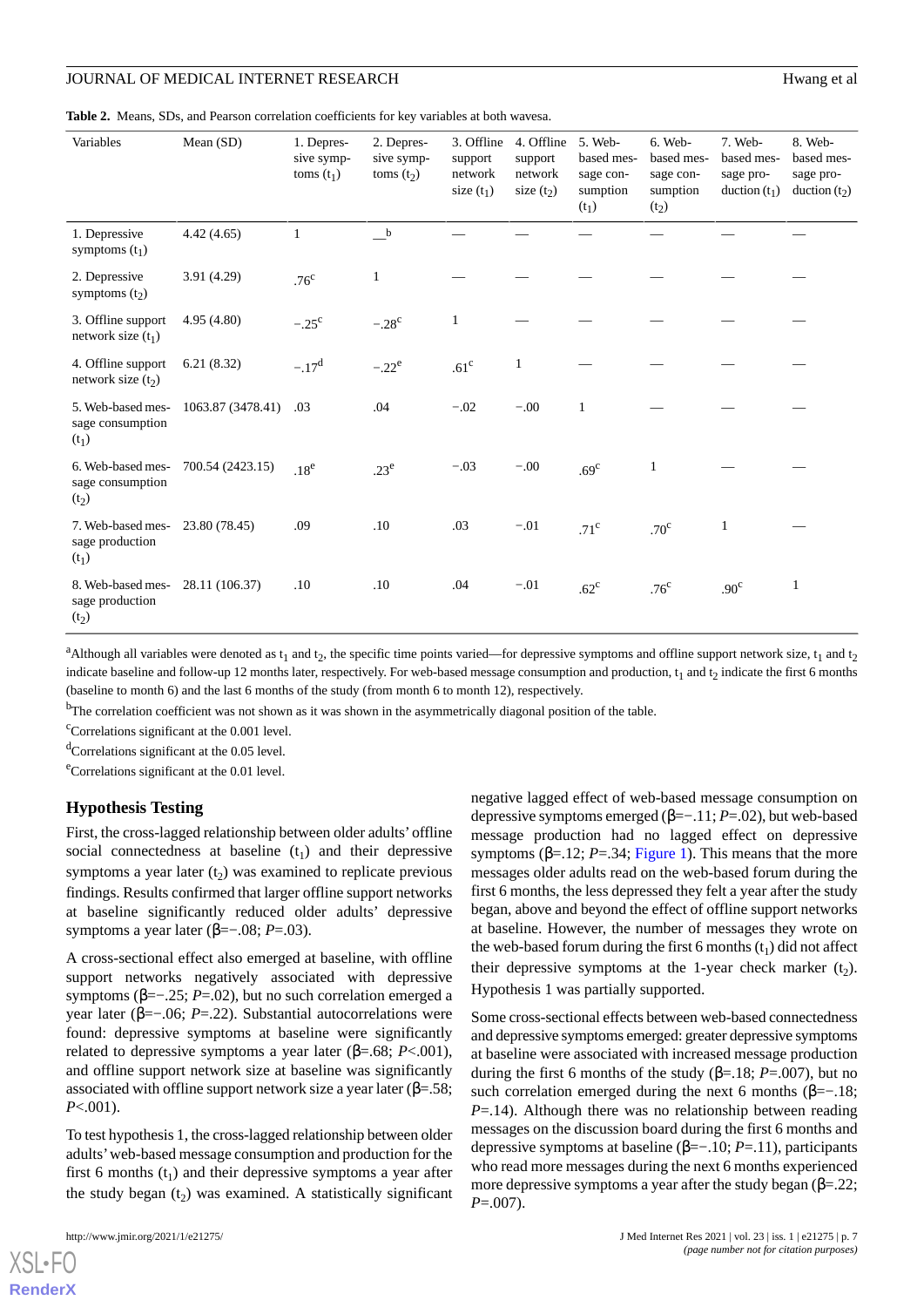As expected, substantial autocorrelations were also found: web-based message consumption during the first 6 months of the study was significantly related to consumption during the next 6 months ( $β = .43$ ;  $P = .03$ ), and web-based message production during the first 6 months was significantly associated with production during the next 6 months ( $β = .92$ ; *P*<.001). Web-based message consumption was correlated with production at both initial assessment (β=.71; *P*<.001) and 1 year later (β=.75; *P*<.001).

To address research question 1, the standardized coefficients for the significant lagged paths (ie, the effects of web-based message consumption during the first 6 months of the study  $[t<sub>1</sub>]$ on depressive symptoms a year after the study began  $[t_2]$  and the effects of offline network size at baseline  $[t_1]$  on depressive symptoms a year later  $[t_2]$ ) were compared  $[66]$  $[66]$ . Web-based message consumption had a considerably larger effect  $(\beta=-.11)$ ; *P*=.02) in reducing depressive symptoms 1 year after participation in the support website, compared with offline support network size (β=−.08; *P*=.03; [Figure 1\)](#page-4-0). To confirm that these 2 effects were in fact statistically different, the joint hypothesis test (*F* test) was performed. The results indicated that the difference between the 2 effects was significant (*F*1,141=55.242; *P*<.001).

Hypothesis 2 dealt with the issue of chain of causality, specifically whether depressive symptoms predict (in addition to being affected by) web-based connectedness. The results show no lagged effect of depressive symptoms on either web-based message consumption ( $\beta$ =.12; *P*=.36) or production ( $\beta$ =.02; *P*=.43), meaning that depressive symptoms at baseline did not play a role in older adults' web-based connectedness during the next 6 months. Hypothesis 2 was not supported.

The data also allowed us to make inferences about the nature of the relationship between depressive symptoms and *offline* connectedness. The results show no cross-lagged effect of depressive symptoms on offline support networks ( $\beta = -0.04$ ; *P*=.43), meaning that baseline depressive symptoms did not lead older adults to lose their offline support networks over time.

# *Discussion*

### **Principal Findings**

The goal of this study was to understand the protective value of web-based social connectedness (ie, the extent to which older adults engaged with each other on a support website) against older adults' depressiveness. We captured behavioral trace data (ie, the number of messages participants wrote and read on the support website) and participants' self-reported depressiveness over the course of a year. The findings can be summarized as follows. Replicating prior research, the availability of offline support networks decreased older adults' depressive symptoms a year later. Most importantly, aspects of web-based connectedness *further* reduced older adults' depressive symptoms over time. Specifically, web-based message consumption, or the extent to which older adults read peers' messages on the support website, reduced their depressive symptoms above and beyond the reduction generated by offline

social connectedness. In fact, web-based message consumption had a larger effect than the availability of offline support networks in reducing older adults' depressiveness. However, contrary to predictions, web-based message production, or the extent to which older adults wrote messages on the online discussion forum, did not affect their depressive symptoms a year later. Finally, initial depressive symptoms did not affect web-based message consumption or production, meaning that individuals who were more depressed initially did not seek out opportunities for social connection on the support website.

### **Theoretical Implications**

These findings contribute to the literature on several fronts. First, we advance research on older adults'social connectedness and depressive symptoms, which, to date, has focused on traditional connections that originate in face-to-face settings (eg, family members and friends from the community). By shifting the lens toward *web-based* opportunities for connection, we found that low-effort participation on a support website, for instance simply reading messages generated by others experiencing similar life circumstances, afforded older adults significant protection against depressive symptoms. Our data do not address the mechanism behind this effect. However, likely candidates are suggested by research on the benefits of online social support. The key feature of support websites is that they operate via *homophily*, meaning that they connect individuals experiencing similar predicaments [[18](#page-10-2)[,34](#page-10-13),[47\]](#page-11-7). Although traditional face-to-face support networks, such as family members, typically wish to help, they often fail because they do not have lived experiences that would enable them to provide support seekers with a sense of being understood and validated in their struggles. For instance, research shows that younger individuals have a hard time understanding the challenges associated with aging [\[66](#page-12-0)]. Conversely, homophily-based networks by definition revolve around shared experiences. Simply witnessing others' struggles and noting parallels with their own likely make older adults feel less alone [[44\]](#page-11-4) and part of a meaningful community [\[48](#page-11-8)]. In turn, feelings of inclusion and validation may reduce older adults' depressive symptoms. This explanation is bolstered by the finding that web-based message consumption had even stronger effects in terms of reducing older adults' depressiveness than the availability of offline support networks. Research finds that homophily increases mutual empathy and commitment to the group [\[34](#page-10-13)], explaining why older adults might feel a powerful sense of belonging with and validation from the virtual strangers who share similar experiences on the web. In addition, these virtual strangers became, over time, a daily presence in participants' lives, with data showing that the majority of participants logged into the site on a daily basis. Even in the absence of actual interaction, this daily surveillance likely produced strong feelings of rapport. By contrast, older adults report significantly less frequent interactions with the members of their offline support networks, such as family and offline friends [\[67](#page-12-1)].

A related explanation for the benefits of web-based message consumption is that older adults in a support website could accrue informational support by taking the role of a passive user [[47\]](#page-11-7). Informational support refers to advice, insights, tips, and

```
XSL•FO
RenderX
```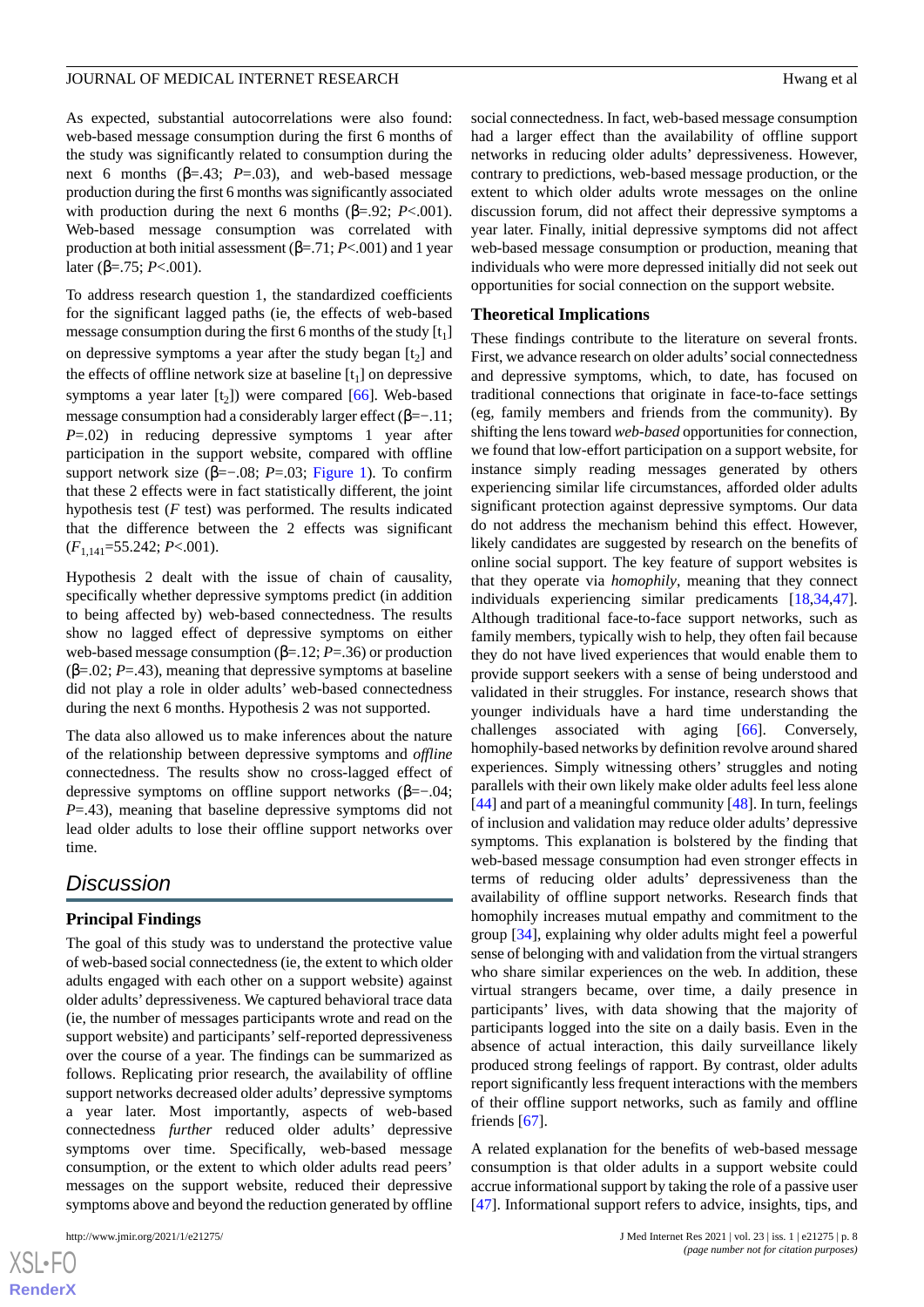other information that can help individuals manage difficult situations [\[18](#page-10-2),[68\]](#page-12-2). For example, older adults may learn about helpful medications, fitness activities, or community resources that can assist them. In turn, this informational support may help older adults adopt positive coping strategies, which could ultimately ameliorate their depressive symptoms.

Contrary to expectations, message production, or the extent to which older adults wrote messages on the online forum, did not buffer depressive symptoms. It is possible that older adults did not benefit from message production simply because they did not write much, preferring instead the less effortful activity of message consumption. Of the 197 participants, approximately 59 (29.9%) did not write any messages during the first 6 months of the study. The vast majority of messages (3774/4186, 90%) during this study period were written by only 10% (20/197) of the participants. It is likely that participants who wrote messages did, in fact, benefit from this activity. However, the small sample size of message writers in our dataset prevents us from statistically testing this possibility. Another possibility is that the therapeutic effect of writing does not last in the long run. Despite studies showing that writing helps immediately and as long as 2 weeks after writing [\[41](#page-11-25),[42\]](#page-11-2), these benefits might dissipate over the course of a year.

Finally, our cross-lagged design was able to ask the reciprocal question of whether web-based social support was used as a resource by individuals who experienced greater depressive symptoms. The central tenet of the social compensation hypothesis [\[53\]](#page-11-12) is that individuals use web-based communication to compensate for difficulties or missed opportunities in face-to-face settings. Extant research suggests that those manifesting depressive symptomology have a tendency to withdraw from offline interactions, either because they find them depleting or because they are shunned by face-to-face networks [\[20](#page-10-4)-[22\]](#page-10-5); thus, web-based communication might serve as a resource for compensating for this social isolation. Neither of these predictions was borne out by these data. Depressive symptoms did not cause older adults to lose their offline support networks, nor did depressive symptoms increase the extent to which they engaged in web-based communication on the support website. Therefore, our finding that older adults with depressive symptoms did not gravitate toward web-based connectedness to satisfy social needs could be due to the fact that they did not have a shortfall to compensate for. In summary, this pattern of results suggests that depressive symptoms in older adults are best positioned as an outcome, rather than an antecedent, of web-based connectedness.

# **Practical Implications for Online Social Support Group Design and Use**

Online support groups demonstrated effectiveness in reducing older adults' depressive symptoms in this study, indicating that this population should be encouraged to use them. Relatedly, health care systems might consider incorporating online support groups into programs that support the well-being of older adults, particularly those who are not able to attend face-to-face sessions. When it comes to the design of these support websites, our pattern of results, where message consumption (but not production) reduced older adults' depressiveness over time,

[XSL](http://www.w3.org/Style/XSL)•FO **[RenderX](http://www.renderx.com/)** suggest that the presence of lurkers should be encouraged. Although active posting on these websites is certainly necessary, the lack of posting might not be as big of a problem as people think. Even lurking can have psychological benefits for older adults dealing with depressive symptoms.

Providing coaching to older adults on how to write effective web-based messages may encourage participants'involvement in message production, from which they may obtain therapeutic benefits [\[41](#page-11-25)]. As suggested above, the nonsignificant effect of message production on depressive symptoms could be a consequence of most participants not writing messages. Coaching older adults may increase the number of messages they post in online support groups, allowing participants to be exposed to more of these beneficial messages.

These findings are even more important because of the COVID-19 virus. If older adults are isolated from their children and grandchildren for extended periods, this may have a negative impact on them. It is comforting to find that physical presence is not necessarily the only means by which support can be offered. The longer we have to maintain some forms of social distancing, the more important web-based vehicles for support are likely to become.

### **Limitations and Future Directions**

Several limitations should be addressed by future research. We operationalized social connectedness as the *quantity* of web-based (ie, number of messages read and posted) and offline (ie, number of individuals in support networks) engagement. Future research should complement our findings by investigating the content of web-based messages being read and written as well as the type of interactions older adults have with their offline networks. This will provide evidence of the mechanism through which social connectedness ameliorates depressive symptoms in older adults.

In this study, we used the label *offline* to denote relationships that were likely initiated offline (eg, with family members, work friends, neighbors, or community members), not relationships that are necessarily managed offline. It is possible that older adults' communication with these networks occurs via mediated means, such as the telephone. Future research on how web-based connectedness can mitigate depressiveness among older adults should investigate mediated interactions with family members and friends made offline.

As participants were recruited on a rolling basis, they reported their depressive symptoms at different times. Given that there is evidence for seasonal fluctuations in mood or rates of depression [\[69](#page-12-3)], seasonality of depression may act as a potential confounder.

Finally, most participants in our sample were not clinically depressed. Only a fraction of our sample scored higher than the cutoff for clinical depression on the PHQ-8 questionnaire. However, the PHQ also captures individuals' tendency to experience depressive symptoms that fall below the severity threshold for clinical depression, which was the case for our participants. Hence, we used the terminology *depressive symptoms* rather than *depression* throughout this manuscript. Future work should identify older adults with clinical depression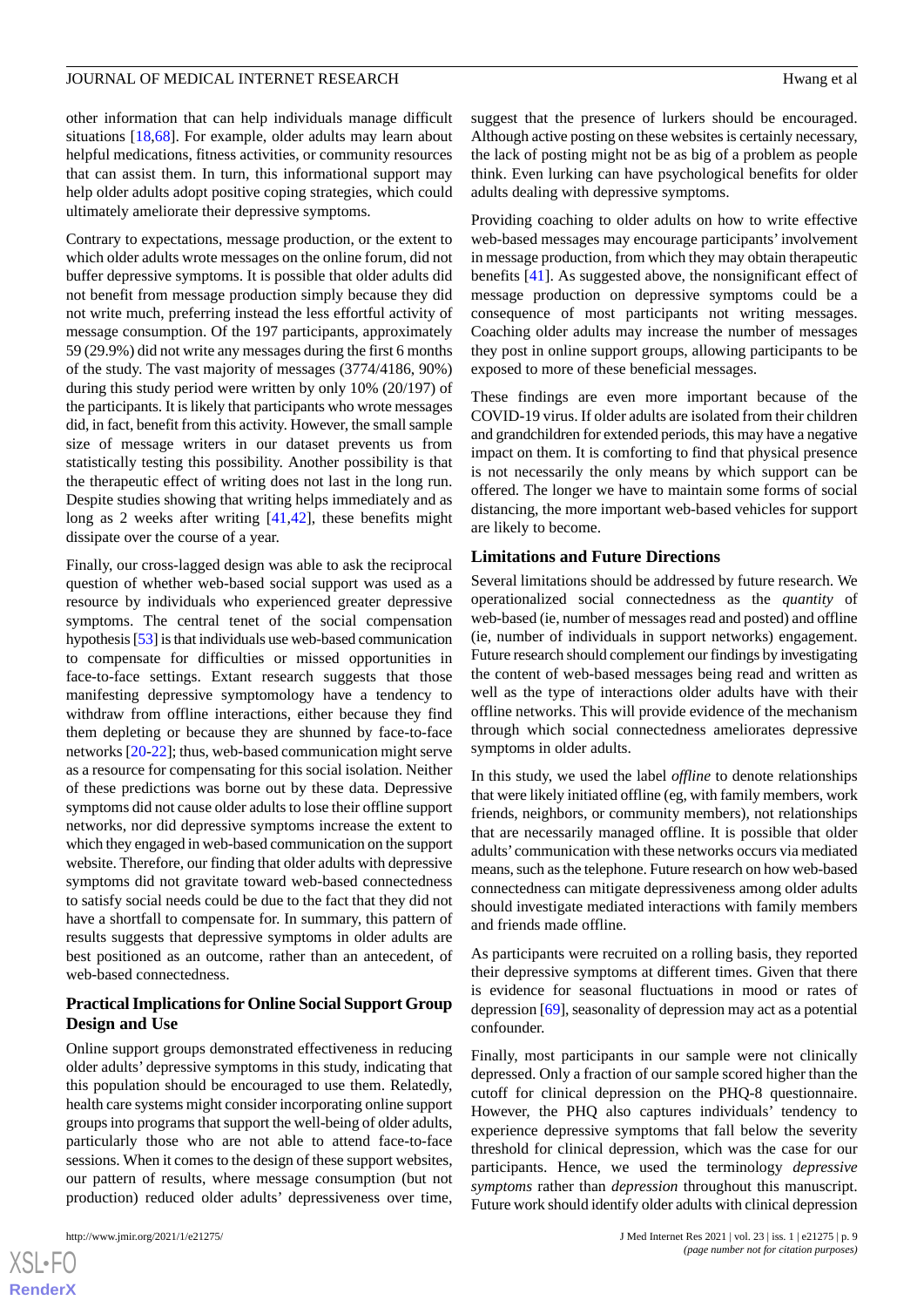to ascertain if the present findings hold for this more vulnerable group.

### **Conclusions**

Our research provides new insights into the protective power of web-based social connectedness against depressive symptoms among older adults by showing that reading others' messages

### **Conflicts of Interest**

<span id="page-9-14"></span>None declared.

# **Multimedia Appendix 1**

<span id="page-9-15"></span>Supplementary sample messages. [[DOCX File , 118 KB-Multimedia Appendix 1\]](https://jmir.org/api/download?alt_name=jmir_v23i1e21275_app1.docx&filename=1940260e456ba296ca2ec499e92b94d2.docx)

# **Multimedia Appendix 2**

Supplementary descriptions about cross-lagged models. [[DOCX File , 61 KB](https://jmir.org/api/download?alt_name=jmir_v23i1e21275_app2.docx&filename=6c41d82a7c6bfdc7aa85c9af39980c12.docx)-[Multimedia Appendix 2\]](https://jmir.org/api/download?alt_name=jmir_v23i1e21275_app2.docx&filename=6c41d82a7c6bfdc7aa85c9af39980c12.docx)

### <span id="page-9-1"></span><span id="page-9-0"></span>**References**

- <span id="page-9-2"></span>1. United States Census Bureau. An Aging Nation: Projected Number of Children and Older Adults. 2018 Mar 13. URL: <https://www.census.gov/library/visualizations/2018/comm/historic-first.html> [accessed 2020-06-09]
- <span id="page-9-3"></span>2. Wan H, Goodkind D, Kowal P. An Ageing World: 2015. United States Census Bureau. 2016. URL: [https://www.census.gov/](https://www.census.gov/content/dam/Census/library/publications/2016/demo/p95-16-1.pdf) [content/dam/Census/library/publications/2016/demo/p95-16-1.pdf](https://www.census.gov/content/dam/Census/library/publications/2016/demo/p95-16-1.pdf) [accessed 2020-06-09]
- <span id="page-9-4"></span>3. Centers for Disease Control and Prevention. The State of Mental Health and Aging in America. URL: [https://www.cdc.gov/](https://www.cdc.gov/aging/pdf/mental_health.pdf) [aging/pdf/mental\\_health.pdf](https://www.cdc.gov/aging/pdf/mental_health.pdf) [accessed 2020-06-09]
- <span id="page-9-5"></span>4. Chapman DP, Perry GS. Depression as a major component of public health for older adults. Prev Chronic Dis 2008 Jan;5(1):A22 [\[FREE Full text\]](http://www.cdc.gov/pcd/issues/2008/jan/07_0150.htm) [Medline: [18082011](http://www.ncbi.nlm.nih.gov/entrez/query.fcgi?cmd=Retrieve&db=PubMed&list_uids=18082011&dopt=Abstract)]
- <span id="page-9-6"></span>5. An S, Jung H, Lee S. Moderating effects of community social capital on depression in later years of life: a latent interaction model. Clin Gerontol 2019;42(1):70-79. [doi: [10.1080/07317115.2018.1516263](http://dx.doi.org/10.1080/07317115.2018.1516263)] [Medline: [30235072](http://www.ncbi.nlm.nih.gov/entrez/query.fcgi?cmd=Retrieve&db=PubMed&list_uids=30235072&dopt=Abstract)]
- <span id="page-9-7"></span>6. Mellor D, Firth L, Moore K. Can the internet improve the well-being of the elderly? Ageing Int 2008 Feb 9;32(1):25-42. [doi: [10.1007/s12126-008-9006-3](http://dx.doi.org/10.1007/s12126-008-9006-3)]
- <span id="page-9-8"></span>7. Cotten SR, Anderson WA, McCullough BM. Impact of internet use on loneliness and contact with others among older adults: cross-sectional analysis. J Med Internet Res 2013;15(2):e39 [[FREE Full text](http://www.jmir.org/2013/2/e39/)] [doi: [10.2196/jmir.2306](http://dx.doi.org/10.2196/jmir.2306)] [Medline: [23448864](http://www.ncbi.nlm.nih.gov/entrez/query.fcgi?cmd=Retrieve&db=PubMed&list_uids=23448864&dopt=Abstract)]
- <span id="page-9-9"></span>8. Hegeman JM, van Fenema EM, Comijs HC, Kok RM, van der Mast RC, de Waal MW. Effect of chronic somatic diseases on the course of late-life depression. Int J Geriatr Psychiatry 2017 Jul;32(7):779-787. [doi: [10.1002/gps.4523\]](http://dx.doi.org/10.1002/gps.4523) [Medline: [27273023](http://www.ncbi.nlm.nih.gov/entrez/query.fcgi?cmd=Retrieve&db=PubMed&list_uids=27273023&dopt=Abstract)]
- <span id="page-9-10"></span>9. Ho CS, Jin A, Nyunt MS, Feng L, Ng TP. Mortality rates in major and subthreshold depression: 10-year follow-up of a Singaporean population cohort of older adults. Postgrad Med 2016 Sep;128(7):642-647. [doi: [10.1080/00325481.2016.1221319\]](http://dx.doi.org/10.1080/00325481.2016.1221319) [Medline: [27500920\]](http://www.ncbi.nlm.nih.gov/entrez/query.fcgi?cmd=Retrieve&db=PubMed&list_uids=27500920&dopt=Abstract)
- <span id="page-9-11"></span>10. Sivertsen H, Bjørkløf GH, Engedal K, Selbæk G, Helvik A. Depression and quality of life in older persons: a review. Dement Geriatr Cogn Disord 2015;40(5-6):311-339 [\[FREE Full text](https://www.karger.com?DOI=10.1159/000437299)] [doi: [10.1159/000437299](http://dx.doi.org/10.1159/000437299)] [Medline: [26360014\]](http://www.ncbi.nlm.nih.gov/entrez/query.fcgi?cmd=Retrieve&db=PubMed&list_uids=26360014&dopt=Abstract)
- <span id="page-9-12"></span>11. Sinclair TJ, Grieve R. Facebook as a source of social connectedness in older adults. Comput Human Behav 2017 Jan;66:363-369. [doi: [10.1016/j.chb.2016.10.003](http://dx.doi.org/10.1016/j.chb.2016.10.003)] [Medline: [30872122](http://www.ncbi.nlm.nih.gov/entrez/query.fcgi?cmd=Retrieve&db=PubMed&list_uids=30872122&dopt=Abstract)]
- <span id="page-9-13"></span>12. Goswami S, Köbler F, Leimeister J, Krcmar H. Using online social networking to enhance social connectedness and social support for the elderly. 2010 Presented at: International Conference on Information Systems; 2010; St Louis, MO p. 12-15 URL: [http://aisel.aisnet.org/icis2010\\_submissions/109](http://aisel.aisnet.org/icis2010_submissions/109)
- 13. Oxman T, Berkman L, Kasl S, Freeman JD, Barrett J. Social support and depressive symptoms in the elderly. Am J Epidemiol 1992 Feb 15;135(4):356-368. [doi: [10.1093/oxfordjournals.aje.a116297\]](http://dx.doi.org/10.1093/oxfordjournals.aje.a116297) [Medline: [1550090](http://www.ncbi.nlm.nih.gov/entrez/query.fcgi?cmd=Retrieve&db=PubMed&list_uids=1550090&dopt=Abstract)]
- 14. Teo AR, Choi H, Andrea SB, Valenstein M, Newsom JT, Dobscha SK, et al. Does mode of contact with different types of social relationships predict depression in older adults? Evidence from a nationally representative survey. J Am Geriatr Soc 2015 Oct;63(10):2014-2022 [[FREE Full text](http://europepmc.org/abstract/MED/26437566)] [doi: [10.1111/jgs.13667\]](http://dx.doi.org/10.1111/jgs.13667) [Medline: [26437566\]](http://www.ncbi.nlm.nih.gov/entrez/query.fcgi?cmd=Retrieve&db=PubMed&list_uids=26437566&dopt=Abstract)
- 15. Domènech-Abella J, Lara E, Rubio-Valera M, Olaya B, Moneta MV, Rico-Uribe LA, et al. Loneliness and depression in the elderly: the role of social network. Soc Psychiatry Psychiatr Epidemiol 2017 Apr;52(4):381-390. [doi: [10.1007/s00127-017-1339-3\]](http://dx.doi.org/10.1007/s00127-017-1339-3) [Medline: [28154893](http://www.ncbi.nlm.nih.gov/entrez/query.fcgi?cmd=Retrieve&db=PubMed&list_uids=28154893&dopt=Abstract)]

[XSL](http://www.w3.org/Style/XSL)•FO **[RenderX](http://www.renderx.com/)**

on a support website led to an amelioration of older adults' depressive symptoms after 1 year of participation. This indicates that support websites might serve as a useful venue where older adults build an alternative form of social connection, which might be tremendously helpful for their psychological well-being.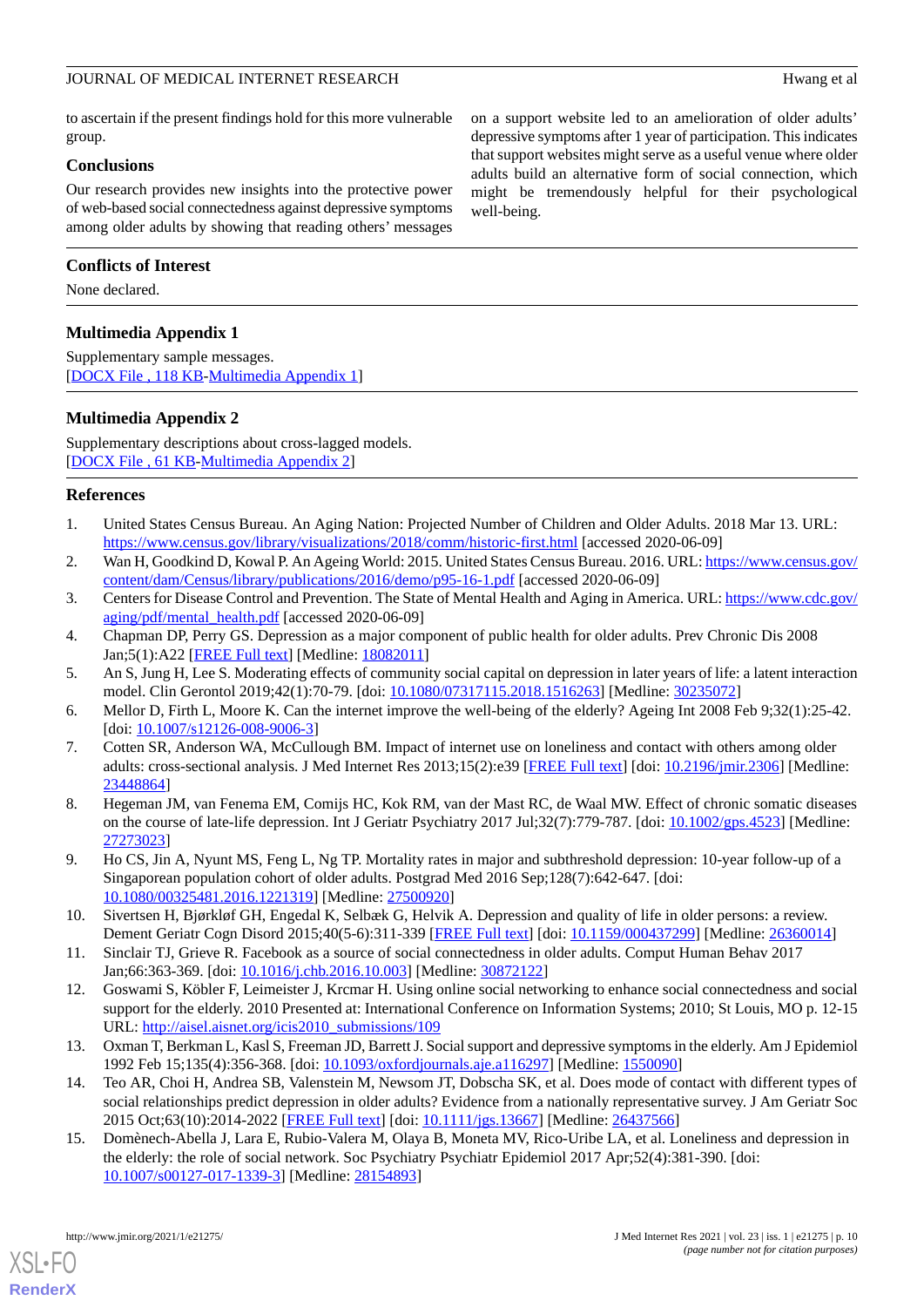# JOURNAL OF MEDICAL INTERNET RESEARCH HWANG HEAD HWANG ET ALL HEADS

- <span id="page-10-0"></span>16. Chiao C, Weng L, Botticello AL. Social participation reduces depressive symptoms among older adults: an 18-year longitudinal analysis in Taiwan. BMC Public Health 2011 May 10;11:292 [\[FREE Full text\]](https://bmcpublichealth.biomedcentral.com/articles/10.1186/1471-2458-11-292) [doi: [10.1186/1471-2458-11-292\]](http://dx.doi.org/10.1186/1471-2458-11-292) [Medline: [21569285](http://www.ncbi.nlm.nih.gov/entrez/query.fcgi?cmd=Retrieve&db=PubMed&list_uids=21569285&dopt=Abstract)]
- <span id="page-10-2"></span><span id="page-10-1"></span>17. Anderson M, Perrin A. Tech adoption climbs among older adults. Pew Research Center. URL: [http://www.pewinternet.org/](http://www.pewinternet.org/2017/05/17/tech-adoption-climbs-among-older-adults/) [2017/05/17/tech-adoption-climbs-among-older-adults/](http://www.pewinternet.org/2017/05/17/tech-adoption-climbs-among-older-adults/) [accessed 2019-01-05]
- 18. Wright K. Communication in health-related online social support groups/communities: a review of research on predictors of participation, applications of social support theory, and health outcomes. Rev of Commun Res 2016;4:65-87. [doi: [10.12840/issn.2255-4165.2016.04.01.010](http://dx.doi.org/10.12840/issn.2255-4165.2016.04.01.010)]
- <span id="page-10-4"></span><span id="page-10-3"></span>19. Cruwys T, Dingle GA, Haslam C, Haslam SA, Jetten J, Morton TA. Social group memberships protect against future depression, alleviate depression symptoms and prevent depression relapse. Soc Sci Med 2013 Dec;98:179-186. [doi: [10.1016/j.socscimed.2013.09.013](http://dx.doi.org/10.1016/j.socscimed.2013.09.013)] [Medline: [24331897](http://www.ncbi.nlm.nih.gov/entrez/query.fcgi?cmd=Retrieve&db=PubMed&list_uids=24331897&dopt=Abstract)]
- 20. Coyne JC. Depression and the response of others. J Abnorm Psychol 1976 Apr;85(2):186-193. [doi: [10.1037//0021-843x.85.2.186](http://dx.doi.org/10.1037//0021-843x.85.2.186)] [Medline: [1254779](http://www.ncbi.nlm.nih.gov/entrez/query.fcgi?cmd=Retrieve&db=PubMed&list_uids=1254779&dopt=Abstract)]
- <span id="page-10-5"></span>21. Slavin LA, Rainer KL. Gender differences in emotional support and depressive symptoms among adolescents: a prospective analysis. Am J Community Psychol 1990 Jun;18(3):407-421. [doi: [10.1007/BF00938115\]](http://dx.doi.org/10.1007/BF00938115) [Medline: [2264557\]](http://www.ncbi.nlm.nih.gov/entrez/query.fcgi?cmd=Retrieve&db=PubMed&list_uids=2264557&dopt=Abstract)
- <span id="page-10-6"></span>22. Joiner TE, Metalsky GI. A prospective test of an integrative interpersonal theory of depression: a naturalistic study of college roommates. J Pers Soc Psychol 1995 Oct;69(4):778-788. [doi: [10.1037//0022-3514.69.4.778\]](http://dx.doi.org/10.1037//0022-3514.69.4.778) [Medline: [7473031](http://www.ncbi.nlm.nih.gov/entrez/query.fcgi?cmd=Retrieve&db=PubMed&list_uids=7473031&dopt=Abstract)]
- <span id="page-10-7"></span>23. Cacioppo JT, Hawkley LC, Thisted RA. Perceived social isolation makes me sad: 5-year cross-lagged analyses of loneliness and depressive symptomatology in the Chicago Health, Aging, and Social Relations Study. Psychol Aging 2010 Jun;25(2):453-463 [[FREE Full text](http://europepmc.org/abstract/MED/20545429)] [doi: [10.1037/a0017216](http://dx.doi.org/10.1037/a0017216)] [Medline: [20545429\]](http://www.ncbi.nlm.nih.gov/entrez/query.fcgi?cmd=Retrieve&db=PubMed&list_uids=20545429&dopt=Abstract)
- <span id="page-10-8"></span>24. Robitaille A, Orpana H, McIntosh CN. Reciprocal relationship between social support and psychological distress among a national sample of older adults: an autoregressive cross-lagged model. Can J Aging 2012 Mar;31(1):13-24. [doi: [10.1017/S0714980811000560](http://dx.doi.org/10.1017/S0714980811000560)] [Medline: [22321442](http://www.ncbi.nlm.nih.gov/entrez/query.fcgi?cmd=Retrieve&db=PubMed&list_uids=22321442&dopt=Abstract)]
- <span id="page-10-9"></span>25. Hawkley LC, Hughes ME, Waite LJ, Masi CM, Thisted RA, Cacioppo JT. From social structural factors to perceptions of relationship quality and loneliness: the Chicago health, aging, and social relations study. J Gerontol B Psychol Sci Soc Sci 2008 Nov;63(6):S375-S384 [[FREE Full text](http://europepmc.org/abstract/MED/19092047)] [doi: [10.1093/geronb/63.6.s375\]](http://dx.doi.org/10.1093/geronb/63.6.s375) [Medline: [19092047\]](http://www.ncbi.nlm.nih.gov/entrez/query.fcgi?cmd=Retrieve&db=PubMed&list_uids=19092047&dopt=Abstract)
- <span id="page-10-11"></span><span id="page-10-10"></span>26. Santini ZI, Fiori KL, Feeney J, Tyrovolas S, Haro JM, Koyanagi A. Social relationships, loneliness, and mental health among older men and women in Ireland: a prospective community-based study. J Affect Disord 2016 Nov 01;204:59-69. [doi: [10.1016/j.jad.2016.06.032](http://dx.doi.org/10.1016/j.jad.2016.06.032)] [Medline: [27337705\]](http://www.ncbi.nlm.nih.gov/entrez/query.fcgi?cmd=Retrieve&db=PubMed&list_uids=27337705&dopt=Abstract)
- <span id="page-10-12"></span>27. Cohen S. Social relationships and health. Am Psychol 2004;59(8):676-684. [doi: [10.1037/0003-066x.59.8.676\]](http://dx.doi.org/10.1037/0003-066x.59.8.676)
- <span id="page-10-15"></span>28. Walther J, Boyd S. Attraction to computer-mediated social support. In: Communication Technology and Society: Audlence Adoption and Uses (New Media: Policy & Social Research Issues). Cresskill, NJ: Hampton Press; 2002:153-188.
- 29. Namkoong K, Shah DV, Gustafson DH. Offline social relationships and online cancer communication: effects of social and family support on online social network building. Health Commun 2017 Nov;32(11):1422-1429 [[FREE Full text](http://europepmc.org/abstract/MED/27824257)] [doi: [10.1080/10410236.2016.1230808\]](http://dx.doi.org/10.1080/10410236.2016.1230808) [Medline: [27824257\]](http://www.ncbi.nlm.nih.gov/entrez/query.fcgi?cmd=Retrieve&db=PubMed&list_uids=27824257&dopt=Abstract)
- <span id="page-10-14"></span>30. Han JY, Shah DV, Kim E, Namkoong K, Lee S, Moon TJ, et al. Empathic exchanges in online cancer support groups: distinguishing message expression and reception effects. Health Commun 2011 Mar;26(2):185-197 [\[FREE Full text](http://europepmc.org/abstract/MED/21318917)] [doi: [10.1080/10410236.2010.544283\]](http://dx.doi.org/10.1080/10410236.2010.544283) [Medline: [21318917\]](http://www.ncbi.nlm.nih.gov/entrez/query.fcgi?cmd=Retrieve&db=PubMed&list_uids=21318917&dopt=Abstract)
- 31. Namkoong K, Shah DV, Han JY, Kim SC, Yoo W, Fan D, et al. Expression and reception of treatment information in breast cancer support groups: how health self-efficacy moderates effects on emotional well-being. Patient Educ Couns 2010 Dec;81 Suppl:S41-S47 [\[FREE Full text\]](http://europepmc.org/abstract/MED/21044825) [doi: [10.1016/j.pec.2010.09.009\]](http://dx.doi.org/10.1016/j.pec.2010.09.009) [Medline: [21044825\]](http://www.ncbi.nlm.nih.gov/entrez/query.fcgi?cmd=Retrieve&db=PubMed&list_uids=21044825&dopt=Abstract)
- <span id="page-10-13"></span>32. Yoo W, Namkoong K, Choi M, Shah DV, Tsang S, Hong Y, et al. Giving and receiving emotional support online: communication competence as a moderator of psychosocial benefits for women with breast cancer. Comput Human Behav 2014 Jan;30:13-22 [\[FREE Full text\]](http://europepmc.org/abstract/MED/24058261) [doi: [10.1016/j.chb.2013.07.024\]](http://dx.doi.org/10.1016/j.chb.2013.07.024) [Medline: [24058261\]](http://www.ncbi.nlm.nih.gov/entrez/query.fcgi?cmd=Retrieve&db=PubMed&list_uids=24058261&dopt=Abstract)
- <span id="page-10-16"></span>33. Rains S, Young V. A meta-analysis of research on formal computer mediated support groups examining group characteristics and health outcomes. Human Commun Res 2009 Jul;35(3):309-336. [doi: [10.1111/j.1468-2958.2009.01353.x](http://dx.doi.org/10.1111/j.1468-2958.2009.01353.x)]
- <span id="page-10-17"></span>34. Wang Z, Walther JB, Pingree S, Hawkins RP. Health information, credibility, homophily, and influence via the internet: web sites versus discussion groups. Health Commun 2008 Jul;23(4):358-368. [doi: [10.1080/10410230802229738\]](http://dx.doi.org/10.1080/10410230802229738) [Medline: [18702000](http://www.ncbi.nlm.nih.gov/entrez/query.fcgi?cmd=Retrieve&db=PubMed&list_uids=18702000&dopt=Abstract)]
- <span id="page-10-19"></span><span id="page-10-18"></span>35. Hadjiconstantinou M, Byrne J, Bodicoat DH, Robertson N, Eborall H, Khunti K, et al. Do web-based interventions improve well-being in type 2 diabetes? A systematic review and meta-analysis. J Med Internet Res 2016 Oct 21;18(10):e270 [\[FREE](http://www.jmir.org/2016/10/e270/) [Full text\]](http://www.jmir.org/2016/10/e270/) [doi: [10.2196/jmir.5991](http://dx.doi.org/10.2196/jmir.5991)] [Medline: [27769955\]](http://www.ncbi.nlm.nih.gov/entrez/query.fcgi?cmd=Retrieve&db=PubMed&list_uids=27769955&dopt=Abstract)
- 36. Mo PK, Coulson NS. Online support group use and psychological health for individuals living with HIV/AIDS. Patient Educ Couns 2013 Dec;93(3):426-432. [doi: [10.1016/j.pec.2013.04.004](http://dx.doi.org/10.1016/j.pec.2013.04.004)] [Medline: [23669152\]](http://www.ncbi.nlm.nih.gov/entrez/query.fcgi?cmd=Retrieve&db=PubMed&list_uids=23669152&dopt=Abstract)
- 37. Nimrod G. Seniors' online communities: a quantitative content analysis. Gerontologist 2010 Jun;50(3):382-392. [doi: [10.1093/geront/gnp141](http://dx.doi.org/10.1093/geront/gnp141)] [Medline: [19917645\]](http://www.ncbi.nlm.nih.gov/entrez/query.fcgi?cmd=Retrieve&db=PubMed&list_uids=19917645&dopt=Abstract)
- 38. Pfeil U, Zaphiris P. Patterns of empathy in online communication. 2007 Presented at: SIGCHI Conference on Human Factors in Computing Systems; April 28-May 3; San Jose. [doi: [10.1145/1240624.1240763\]](http://dx.doi.org/10.1145/1240624.1240763)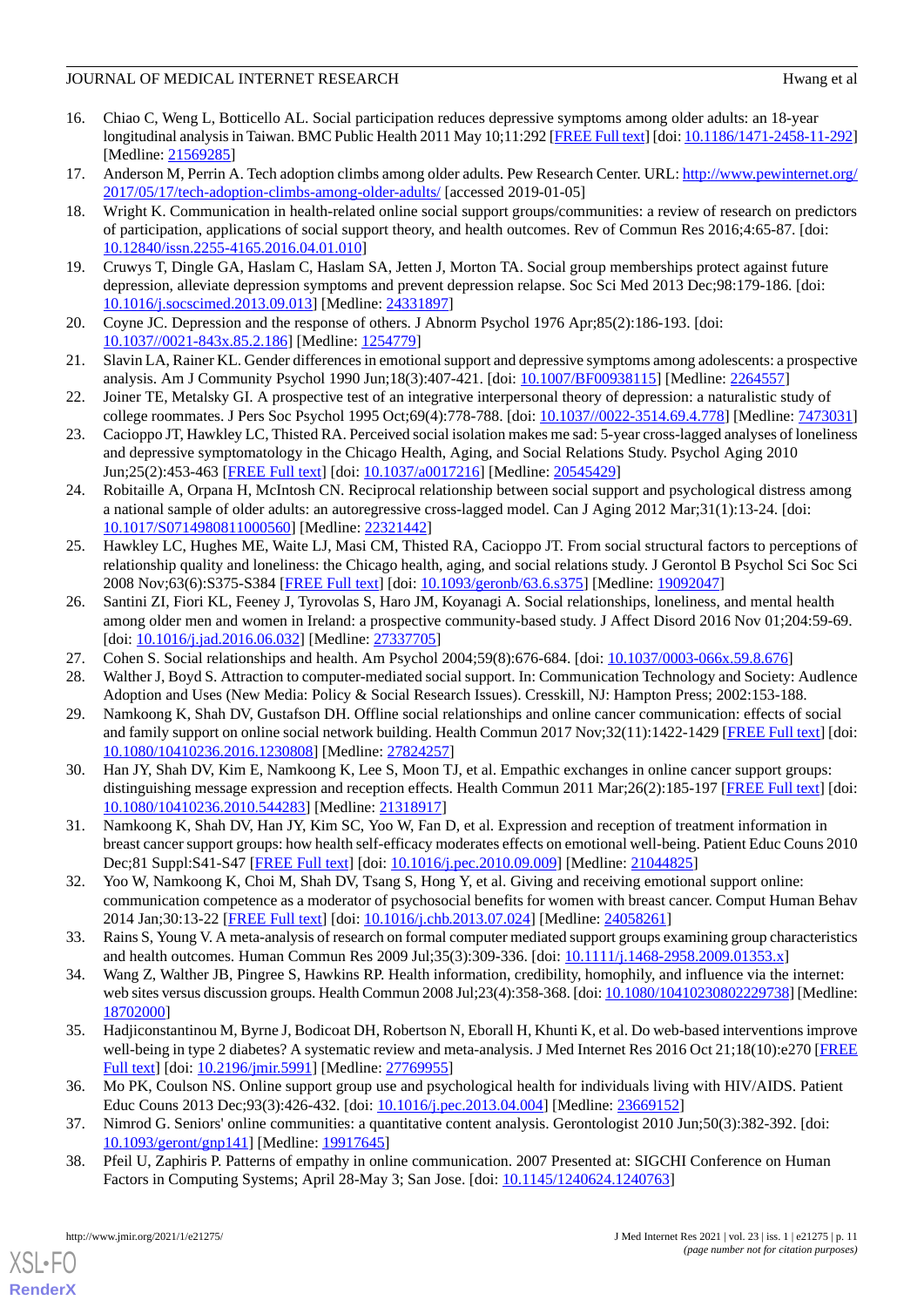### JOURNAL OF MEDICAL INTERNET RESEARCH HWANG HEAD HWANG ET ALL HEADS

- <span id="page-11-0"></span>39. Pfeil U, Zaphiris P. Investigating social network patterns within an empathic online community for older people. Comput Human Behav 2009 Sep; 25(5):1139-1155. [doi: [10.1016/j.chb.2009.05.001\]](http://dx.doi.org/10.1016/j.chb.2009.05.001)
- <span id="page-11-25"></span><span id="page-11-1"></span>40. Campbell RS, Pennebaker JW. The secret life of pronouns: flexibility in writing style and physical health. Psychol Sci 2003 Jan;14(1):60-65. [doi: [10.1111/1467-9280.01419\]](http://dx.doi.org/10.1111/1467-9280.01419) [Medline: [12564755\]](http://www.ncbi.nlm.nih.gov/entrez/query.fcgi?cmd=Retrieve&db=PubMed&list_uids=12564755&dopt=Abstract)
- <span id="page-11-2"></span>41. Pennebaker JW. Writing about emotional experiences as a therapeutic process. Psychol Sci 1997 May 01;8(3):162-166.  $[doi: 10.1111/j.1467-9280.1997.tb00403.x]$  $[doi: 10.1111/j.1467-9280.1997.tb00403.x]$  $[doi: 10.1111/j.1467-9280.1997.tb00403.x]$
- <span id="page-11-3"></span>42. Pennebaker JW, Seagal JD. Forming a story: the health benefits of narrative. J Clin Psychol 1999 Oct;55(10):1243-1254. [doi: [10.1002/\(SICI\)1097-4679\(199910\)55:10<1243::AID-JCLP6>3.0.CO;2-N\]](http://dx.doi.org/10.1002/(SICI)1097-4679(199910)55:10<1243::AID-JCLP6>3.0.CO;2-N) [Medline: [11045774\]](http://www.ncbi.nlm.nih.gov/entrez/query.fcgi?cmd=Retrieve&db=PubMed&list_uids=11045774&dopt=Abstract)
- <span id="page-11-4"></span>43. Kim E, Han JY, Moon TJ, Shaw B, Shah DV, McTavish FM, et al. The process and effect of supportive message expression and reception in online breast cancer support groups. Psychooncology 2012 May;21(5):531-540 [\[FREE Full text\]](http://europepmc.org/abstract/MED/21416553) [doi: [10.1002/pon.1942](http://dx.doi.org/10.1002/pon.1942)] [Medline: [21416553](http://www.ncbi.nlm.nih.gov/entrez/query.fcgi?cmd=Retrieve&db=PubMed&list_uids=21416553&dopt=Abstract)]
- <span id="page-11-5"></span>44. Han JY, Hou J, Kim E, Gustafson DH. Lurking as an active participation process: a longitudinal investigation of engagement with an online cancer support group. Health Commun 2014;29(9):911-923 [[FREE Full text](http://europepmc.org/abstract/MED/24345206)] [doi: [10.1080/10410236.2013.816911\]](http://dx.doi.org/10.1080/10410236.2013.816911) [Medline: [24345206\]](http://www.ncbi.nlm.nih.gov/entrez/query.fcgi?cmd=Retrieve&db=PubMed&list_uids=24345206&dopt=Abstract)
- <span id="page-11-6"></span>45. Verduyn P, Ybarra O, Résibois M, Jonides J, Kross E. Do social network sites enhance or undermine subjective well-being? A critical review. Soc Issues Policy Rev 2017 Jan 13;11(1):274-302. [doi: [10.1111/sipr.12033\]](http://dx.doi.org/10.1111/sipr.12033)
- <span id="page-11-7"></span>46. Toma C. Effects of Facebook self-presentation on emotional well-being. In: The Routledge Handbook of Media Use and Well-Being. New York and London: Routledge; 2016:170-182.
- <span id="page-11-9"></span><span id="page-11-8"></span>47. Wright K. Computer-mediated social support, older adults, and coping. J Commun 2000 Sep;50(3):100-118. [doi: [10.1111/j.1460-2466.2000.tb02855.x\]](http://dx.doi.org/10.1111/j.1460-2466.2000.tb02855.x)
- 48. Nonnecke B, Preece J. Silent Participants: Getting to Know Lurkers Better. London: Springer; 2003:110-132.
- <span id="page-11-10"></span>49. Grieve R, Indian M, Witteveen K, Anne Tolan G, Marrington J. Face-to-face or Facebook: can social connectedness be derived online? Comput Human Behav 2013 May;29(3):604-609. [doi: [10.1016/j.chb.2012.11.017\]](http://dx.doi.org/10.1016/j.chb.2012.11.017)
- 50. Cockshaw W, Shochet I. The link between belongingness and depressive symptoms: an exploration in the workplace interpersonal context. Aust Psychol 2010 Dec 31;45(4):283-289. [doi: [10.1080/00050061003752418](http://dx.doi.org/10.1080/00050061003752418)]
- <span id="page-11-12"></span><span id="page-11-11"></span>51. Shochet IM, Homel R, Cockshaw WD, Montgomery DT. How do school connectedness and attachment to parents interrelate in predicting adolescent depressive symptoms? J Clin Child Adolesc Psychol 2008 Jul;37(3):676-681. [doi: [10.1080/15374410802148053\]](http://dx.doi.org/10.1080/15374410802148053) [Medline: [18645757\]](http://www.ncbi.nlm.nih.gov/entrez/query.fcgi?cmd=Retrieve&db=PubMed&list_uids=18645757&dopt=Abstract)
- 52. Toma CL, Hancock JT. Self-affirmation underlies Facebook use. Pers Soc Psychol Bull 2013 Jan 28;39(3):321-331. [doi: [10.1177/0146167212474694\]](http://dx.doi.org/10.1177/0146167212474694)
- <span id="page-11-13"></span>53. Desjarlais M, Willoughby T. A longitudinal study of the relation between adolescent boys and girls' computer use with friends and friendship quality: Support for the social compensation or the rich-get-richer hypothesis? Comput Human Behav 2010 Sep;26(5):896-905. [doi: [10.1016/j.chb.2010.02.004](http://dx.doi.org/10.1016/j.chb.2010.02.004)]
- <span id="page-11-14"></span>54. Ruppel EK, McKinley CJ. Social support and social anxiety in use and perceptions of online mental health resources: exploring social compensation and enhancement. Cyberpsychol Behav Soc Netw 2015 Aug;18(8):462-467. [doi: [10.1089/cyber.2014.0652](http://dx.doi.org/10.1089/cyber.2014.0652)] [Medline: [26252931](http://www.ncbi.nlm.nih.gov/entrez/query.fcgi?cmd=Retrieve&db=PubMed&list_uids=26252931&dopt=Abstract)]
- <span id="page-11-16"></span><span id="page-11-15"></span>55. Gustafson DH, McTavish F, Gustafson DH, Mahoney JE, Johnson RA, Lee JD, et al. The effect of an information and communication technology (ICT) on older adults' quality of life: study protocol for a randomized control trial. Trials 2015;16:191 [[FREE Full text](http://www.trialsjournal.com/content/16//191)] [doi: [10.1186/s13063-015-0713-2\]](http://dx.doi.org/10.1186/s13063-015-0713-2) [Medline: [25909465](http://www.ncbi.nlm.nih.gov/entrez/query.fcgi?cmd=Retrieve&db=PubMed&list_uids=25909465&dopt=Abstract)]
- <span id="page-11-18"></span><span id="page-11-17"></span>56. Zapf D, Dormann C, Frese M. Longitudinal studies in organizational stress research: a review of the literature with reference to methodological issues. J Occup Health Psychol 1996 Apr;1(2):145-169. [doi: [10.1037//1076-8998.1.2.145\]](http://dx.doi.org/10.1037//1076-8998.1.2.145) [Medline: [9547043\]](http://www.ncbi.nlm.nih.gov/entrez/query.fcgi?cmd=Retrieve&db=PubMed&list_uids=9547043&dopt=Abstract)
- <span id="page-11-19"></span>57. Clegg C, Jackson P, Wall T. The potential of cross-lagged correlation analysis in field research. J Occup Health Psychol 1997 Sep;50(3):177-196. [doi: [10.1111/j.2044-8325.1977.tb00374.x](http://dx.doi.org/10.1111/j.2044-8325.1977.tb00374.x)]
- <span id="page-11-20"></span>58. Newsom J. Longitudinal Structural Equation Modeling: A Comprehensive Introduction. New York, NY: Routledge; 2015.
- <span id="page-11-21"></span>59. Shadish W, Cook T, Campbell D. Experimental and Quasi-experimental Designs for Generalized Causal Inference. Boston, MD: Houghton Mifflin; 2002:0395615569.
- <span id="page-11-23"></span><span id="page-11-22"></span>60. Kenny DA. Cross-lagged panel correlation: a test for spuriousness. Psychol Bull 1975;82(6):887-903. [doi: [10.1037/0033-2909.82.6.887\]](http://dx.doi.org/10.1037/0033-2909.82.6.887)
- <span id="page-11-24"></span>61. Kroenke K, Strine TW, Spitzer RL, Williams JB, Berry JT, Mokdad AH. The PHQ-8 as a measure of current depression in the general population. J Affect Disord 2009 Apr;114(1-3):163-173. [doi: [10.1016/j.jad.2008.06.026](http://dx.doi.org/10.1016/j.jad.2008.06.026)] [Medline: [18752852\]](http://www.ncbi.nlm.nih.gov/entrez/query.fcgi?cmd=Retrieve&db=PubMed&list_uids=18752852&dopt=Abstract)
- 62. Kline R. Principles and Practices of Structural Equation Modeling. 2nd edition. New York, NY: Guilford; 2005:1593850751.
- 63. Wilcox R. Trimming and winsorization. In: Encyclopedia of Biostatistics. Hoboken, New Jersey: John Wiley & Sons; Jul 2005:8.
- 64. Tabachnick B, Fidell L. Using Multivariate Statistics. 5th edition. Boston, MA: Pearson/Allyn & Bacon; 2007:9780134790541.
- 65. Ullman JB. Structural equation modeling: reviewing the basics and moving forward. J Pers Assess 2006 Aug;87(1):35-50. [doi: [10.1207/s15327752jpa8701\\_03](http://dx.doi.org/10.1207/s15327752jpa8701_03)] [Medline: [16856785](http://www.ncbi.nlm.nih.gov/entrez/query.fcgi?cmd=Retrieve&db=PubMed&list_uids=16856785&dopt=Abstract)]